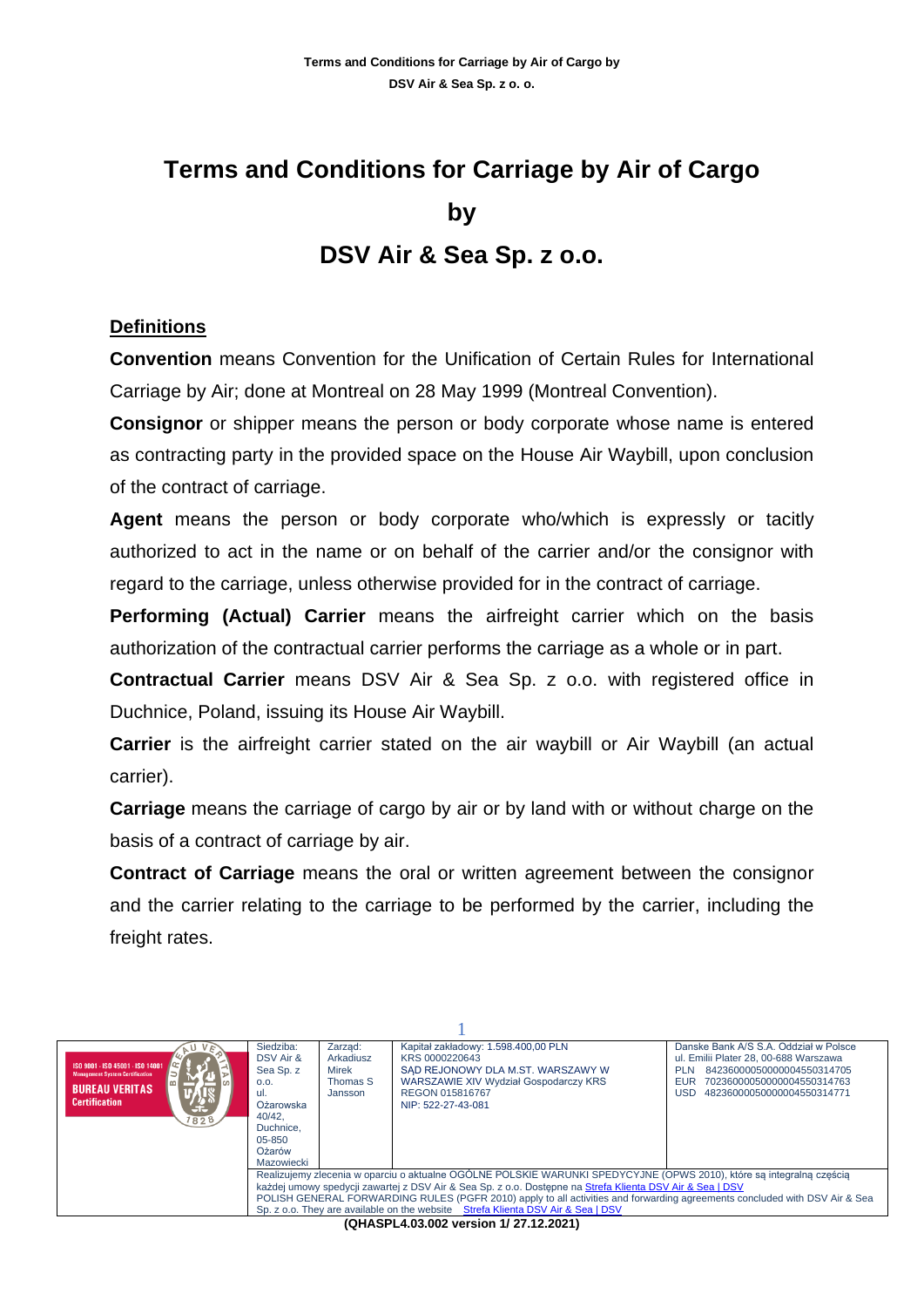**Consignee** is the person or company or other body corporate whose name is entered in the space provided therefore in the air waybill and to whom the carrier has to hand over the goods, unless instructed otherwise.

**Freight Rates / Tariffs** means those weight- or value-related remunerations and fees of the carrier which apply to the carriage and kind of carriage chosen by the consignor on the date of the issuance of the air waybill or which are agreed between the parties to the contract.

**Cargo** means all items carried or to be carried in an aircraft, insofar as the Terms and Conditions of Carriage are applicable due to the valid international conventions.

**Air Waybill** means the deed named "Air Waybill" as completed by the consignor or on its behalf. It constitutes the proof of the contract between the consignor and the carrier on the carriage of cargo.

**Days** means full calendar days, including Sundays and public holidays; upon establishment of a term of validity, the day of issuance of the carriage document or the day of flight departure is not counted.

**Delivery Service** means the overland carriage of inbound consignments from the airport of destination to the address of the consignee or that of its designated agent or to the custody of the competent authorities, if required.

# **Article 1**

#### **Governing Law**

Any carriage performed by the carrier either itself or through third parties, including all services relating thereto which are either performed by itself or by such third party, are subject to:

a) the convention applicable to the carriage, unless it is not an international carriage within the meaning of the definition of the convention,

b) the Polish law insofar as applicable to the carriage,

| ISO 9001 - ISO 45001 - ISO 14001<br><b>Management System Certification</b><br><b>BUREAU VERITAS</b><br><b>Certification</b><br>'ste<br>1828                                                                                                                                                                                                                                                                                                       | Siedziba:<br>DSV Air &<br>Sea Sp. z<br>0.0.<br>-ul.<br>Ożarowska<br>40/42.<br>Duchnice.<br>05-850<br>Ożarów<br>Mazowiecki | Zarzad:<br>Arkadiusz<br>Mirek<br>Thomas S<br>Jansson | Kapitał zakładowy: 1.598.400,00 PLN<br>KRS 0000220643<br>SAD REJONOWY DLA M.ST. WARSZAWY W<br>WARSZAWIE XIV Wydział Gospodarczy KRS<br>REGON 015816767<br>NIP: 522-27-43-081 | Danske Bank A/S S.A. Oddział w Polsce<br>ul. Emilii Plater 28, 00-688 Warszawa<br>84236000050000004550314705<br><b>PLN</b><br>70236000050000004550314763<br>EUR<br>USD.<br>48236000050000004550314771 |  |
|---------------------------------------------------------------------------------------------------------------------------------------------------------------------------------------------------------------------------------------------------------------------------------------------------------------------------------------------------------------------------------------------------------------------------------------------------|---------------------------------------------------------------------------------------------------------------------------|------------------------------------------------------|------------------------------------------------------------------------------------------------------------------------------------------------------------------------------|-------------------------------------------------------------------------------------------------------------------------------------------------------------------------------------------------------|--|
| Realizujemy zlecenia w oparciu o aktualne OGÓLNE POLSKIE WARUNKI SPEDYCYJNE (OPWS 2010), które sa integralna cześcia<br>każdej umowy spedycji zawartej z DSV Air & Sea Sp. z o.o. Dostepne na Strefa Klienta DSV Air & Sea   DSV<br>POLISH GENERAL FORWARDING RULES (PGFR 2010) apply to all activities and forwarding agreements concluded with DSV Air & Sea<br>Sp. z o.o. They are available on the website Strefa Klienta DSV Air & Sea I DSV |                                                                                                                           |                                                      |                                                                                                                                                                              |                                                                                                                                                                                                       |  |
|                                                                                                                                                                                                                                                                                                                                                                                                                                                   |                                                                                                                           |                                                      | (QHASPL4.03.002 version 1/27.12.2021)                                                                                                                                        |                                                                                                                                                                                                       |  |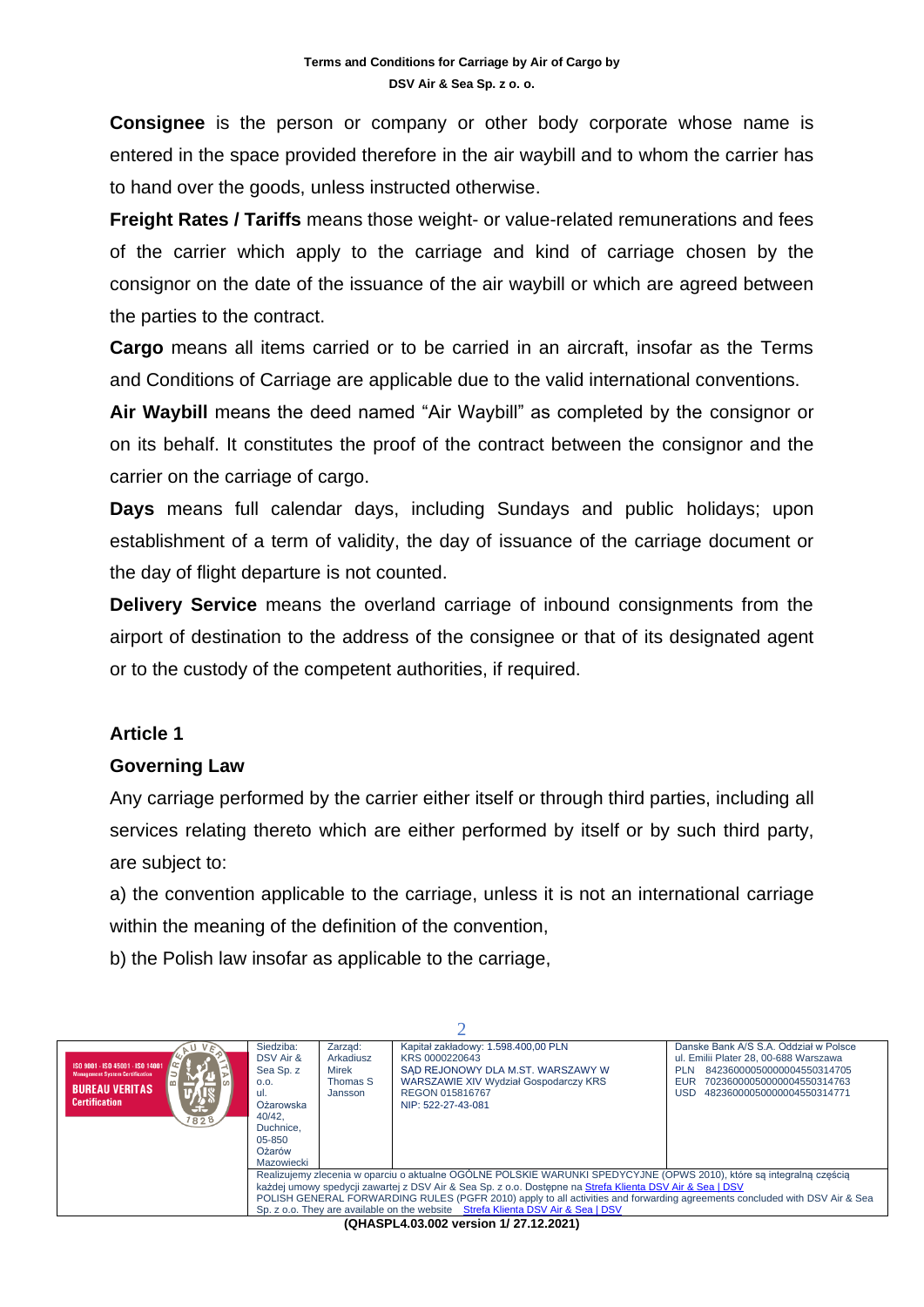c) any other national and international governmental regulations, orders and requirements insofar as applicable to the carriage,

d) these Terms and Conditions of Carriage and other conditions, rules, regulations including but not limited to IATA TACT rules. These Terms and Conditions of Carriage can also be inspected on the carrier's website,

e) Terms and Conditions of Carriage established by the carrier (an actual carrier) which can be inspected on the carrier's website and the shipper covenants to make itself familiar therewith.

# **Article 2**

# **Scope of Application of the Terms and Conditions of Carriage**

#### **1. Basis**

None of the provisions of these Terms and Conditions of Carriage deviates from any mandatory or prevailing law to the detriment of the consignor or consignee, unless such deviations are permissible.

#### **2. General**

Any carriage of cargo, including all services relating thereto, is in consideration of Article 1 subject to these Terms and Conditions of Carriage. The carrier may appoint third parties to perform the owed carriage services.

# **3. Contract on Forwarding**

The Contractual Carrier being also a freight forwarder to the consignor or consignee are entitle to refer to clauses of contract on forwarding which are also applicable to the contract for carriage unless they are not contradictory to the Convention.

# **4. Change without Notice**

Unless otherwise provided for under applicable laws, governmental regulations, orders and requirements, these Terms and Conditions of Carriage are subject to change without prior notice.

# **5. Obligation of Consignor**

| ISO 9001 - ISO 45001 - ISO 14001<br><b>Management System Certification</b><br><b>BUREAU VERITAS</b><br><b>Certification</b><br>JF.<br>1828                                                                                                                                                                                                                                                                                                        | Siedziba:<br>DSV Air &<br>Sea Sp. z<br>0.0.<br>ul.<br>Ożarowska<br>40/42.<br>Duchnice.<br>$05 - 850$<br>Ożarów<br>Mazowiecki | Zarząd:<br>Arkadiusz<br>Mirek<br>Thomas S<br>Jansson | Kapitał zakładowy: 1.598.400,00 PLN<br>KRS 0000220643<br>SAD REJONOWY DLA M.ST. WARSZAWY W<br>WARSZAWIE XIV Wydział Gospodarczy KRS<br>REGON 015816767<br>NIP: 522-27-43-081 | Danske Bank A/S S.A. Oddział w Polsce<br>ul. Emilii Plater 28, 00-688 Warszawa<br>84236000050000004550314705<br><b>PLN</b><br>70236000050000004550314763<br>EUR.<br>48236000050000004550314771<br>USD. |  |
|---------------------------------------------------------------------------------------------------------------------------------------------------------------------------------------------------------------------------------------------------------------------------------------------------------------------------------------------------------------------------------------------------------------------------------------------------|------------------------------------------------------------------------------------------------------------------------------|------------------------------------------------------|------------------------------------------------------------------------------------------------------------------------------------------------------------------------------|--------------------------------------------------------------------------------------------------------------------------------------------------------------------------------------------------------|--|
| Realizujemy zlecenia w oparciu o aktualne OGÓLNE POLSKIE WARUNKI SPEDYCYJNE (OPWS 2010), które są integralną częścią<br>każdej umowy spedycji zawartej z DSV Air & Sea Sp. z o.o. Dostepne na Strefa Klienta DSV Air & Sea   DSV<br>POLISH GENERAL FORWARDING RULES (PGFR 2010) apply to all activities and forwarding agreements concluded with DSV Air & Sea<br>Sp. z o.o. They are available on the website Strefa Klienta DSV Air & Sea   DSV |                                                                                                                              |                                                      |                                                                                                                                                                              |                                                                                                                                                                                                        |  |
|                                                                                                                                                                                                                                                                                                                                                                                                                                                   |                                                                                                                              |                                                      | (QHASPL4.03.002 version 1/27.12.2021)                                                                                                                                        |                                                                                                                                                                                                        |  |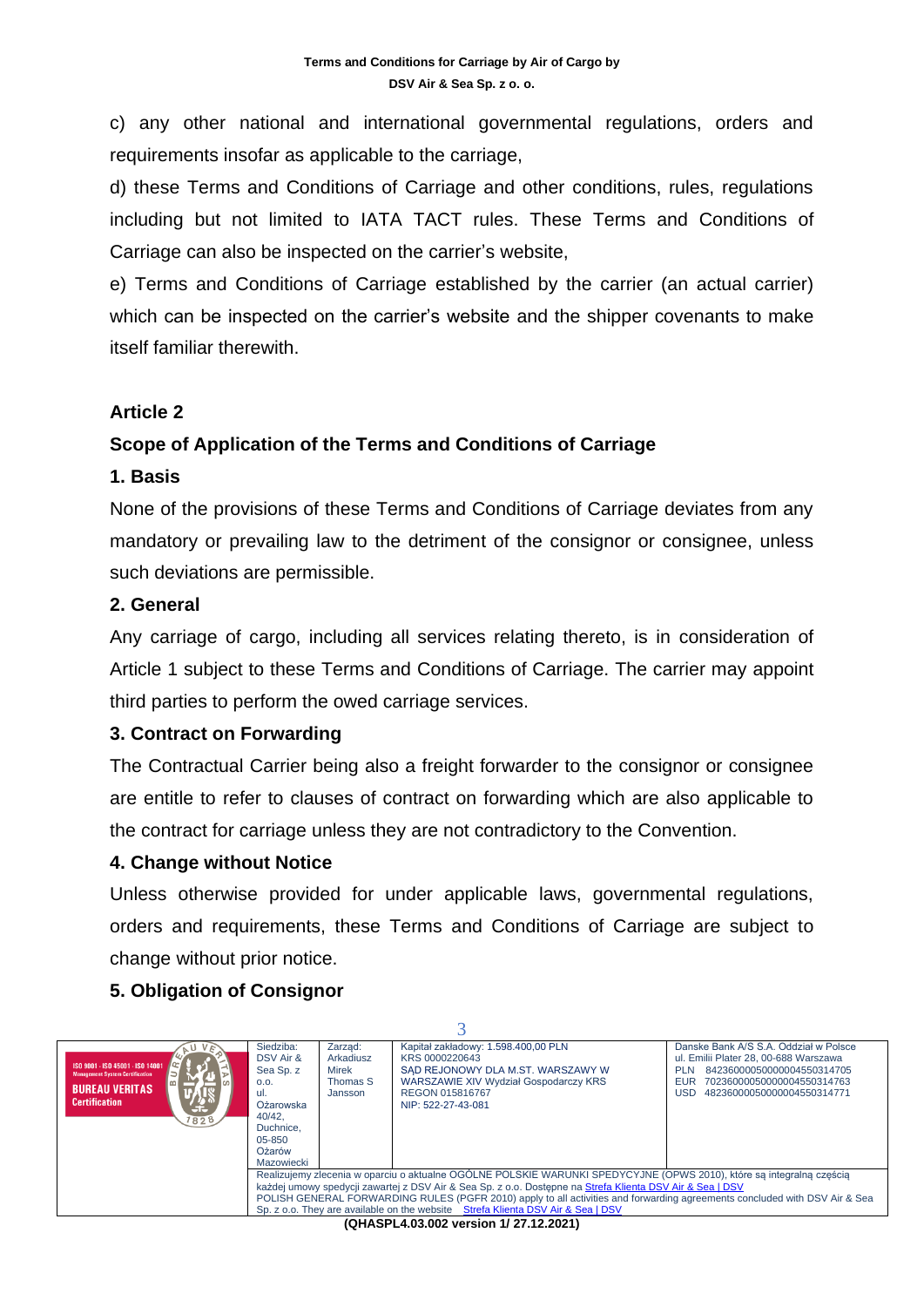The Consignor is responsible for making Consignee - or other person entitled to the goods - familiar with these Terms and Conditions of Carriage.

# **Article 3**

# **Completion of the Air Waybill**

#### **1. Air Waybill**

The consignor shall complete the air waybill, or have it completed in his name, in the manner prescribed by the carrier and with the required number of copies. The consignor shall deliver the air waybill to the carrier upon handing over the cargo, or provide it to the carrier in electronic form. The carrier may request the consignor to complete, or have on its behalf completed, separate air waybills if there is more than one packing unit or if the cargo cannot be carried as one packing unit in one aircraft or if it cannot be carried under one single air waybill without violation of governmental requirements or regulations of the carrier.

#### **2. Electronic Air Waybill**

If the carrier provides for such possibility, the air waybill may be made out and/or stored in electronic form and signed by electronic signature as provided for this purpose by the carrier. Upon handing over of the cargo the air waybill must be physically available.

# **3. Visible Condition and State of the Cargo**

If the condition and state of the cargo and/or the packaging is visibly defective, the consignor shall make a relevant note in the air waybill or other corresponding document. If the consignor fails to do so or if the note is unclear, the carrier may make a corresponding note or correction in the air waybill.

# **4. Preparation, Completion or Correction by the Carrier**

Upon express or implied request of the consignor, the carrier may complete the air waybill itself; in such case it is assumed until proved to the contrary that the carrier has acted on behalf of the consignor. If the Air Way Bill does not contain all required

| ISO 9001 - ISO 45001 - ISO 14001<br><b>Management System Certification</b><br><b>BUREAU VERITAS</b><br><b>Certification</b><br>-t-<br>1828                                                                                                                                                                                                                                                                                                        | Siedziba:<br>DSV Air &<br>Sea Sp. z<br>0.0.<br>-ul.<br>Ożarowska<br>40/42.<br>Duchnice.<br>$05 - 850$<br>Ożarów<br>Mazowiecki | Zarzad:<br>Arkadiusz<br>Mirek<br>Thomas S<br>Jansson | Kapitał zakładowy: 1.598.400.00 PLN<br>KRS 0000220643<br>SAD REJONOWY DLA M.ST. WARSZAWY W<br>WARSZAWIE XIV Wydział Gospodarczy KRS<br>REGON 015816767<br>NIP: 522-27-43-081 | Danske Bank A/S S.A. Oddział w Polsce<br>ul. Emilii Plater 28, 00-688 Warszawa<br>84236000050000004550314705<br><b>PLN</b><br>70236000050000004550314763<br>EUR<br>48236000050000004550314771<br>USD |  |
|---------------------------------------------------------------------------------------------------------------------------------------------------------------------------------------------------------------------------------------------------------------------------------------------------------------------------------------------------------------------------------------------------------------------------------------------------|-------------------------------------------------------------------------------------------------------------------------------|------------------------------------------------------|------------------------------------------------------------------------------------------------------------------------------------------------------------------------------|------------------------------------------------------------------------------------------------------------------------------------------------------------------------------------------------------|--|
| Realizujemy zlecenia w oparciu o aktualne OGÓLNE POLSKIE WARUNKI SPEDYCYJNE (OPWS 2010), które sa integralna częścia<br>każdej umowy spedycji zawartej z DSV Air & Sea Sp. z o.o. Dostepne na Strefa Klienta DSV Air & Sea   DSV<br>POLISH GENERAL FORWARDING RULES (PGFR 2010) apply to all activities and forwarding agreements concluded with DSV Air & Sea<br>Sp. z o.o. They are available on the website Strefa Klienta DSV Air & Sea I DSV |                                                                                                                               |                                                      |                                                                                                                                                                              |                                                                                                                                                                                                      |  |
|                                                                                                                                                                                                                                                                                                                                                                                                                                                   |                                                                                                                               |                                                      |                                                                                                                                                                              |                                                                                                                                                                                                      |  |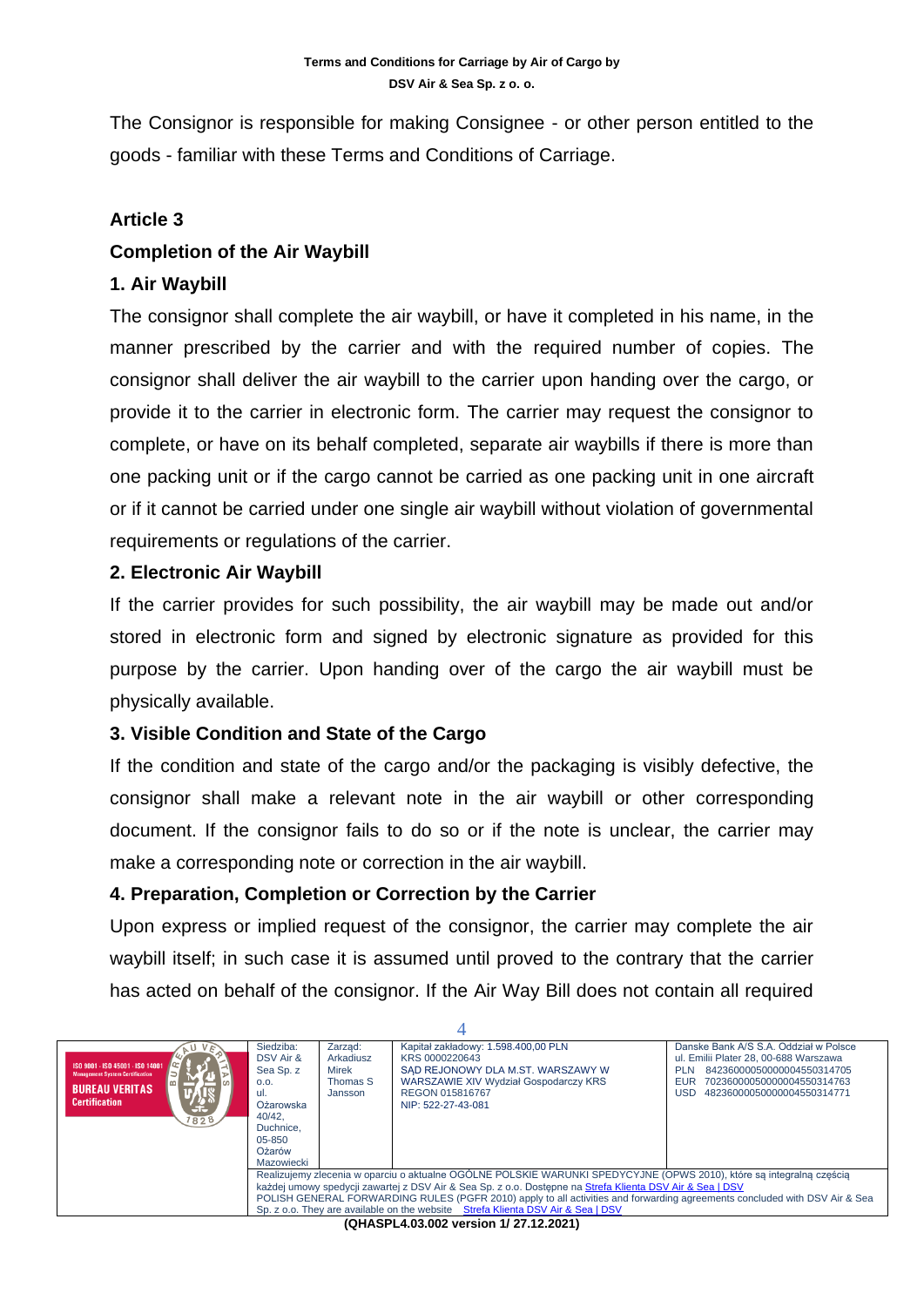particulars or is incorrect and in case of imminent danger or after unsuccessfully obtaining instructions, the carrier shall be entitled, but not obliged to complete or correct it to the best of its knowledge.

#### **5. Responsibility for Particulars**

The consignor is liable towards the carrier and third parties for the correctness and completeness of all particulars inserted in the air waybill by it or any of its agents or by the carrier in accordance with clauses 3 and 4; the same applies with regard to any particulars or declarations made by the consignor or its agents towards the carrier on the cargo or its value. The consignor is liable for any damage incurred by the carrier or third parties from any incorrectness, inaccuracy or incompleteness of the said particulars.

#### **6. Form, Changes**

The carrier's signature as well as the consignor's signature may be printed or replaced by a stamp. The carrier is not obliged to accept any air waybills whose entries were changed or erased. Insofar as declarations require written form the signature provided for within the meaning of clause 2 shall have equal standing if it allows the identification of the originator.

# **Article 4**

#### **Freight Charges**

# **1. Applicable Freight Rates and Charges**

The freight rates and charges applicable under these Terms and Conditions have been agreed between the contracting parties. The freight rates and charges apply to the chosen route of carriage.

# **2. Basis of Freight Charges**

Freight charges and carriage fees depend on the higher of the total weight or total volume and, if applicable, on the surcharge on the form of carriage chosen by the consignor.

| ISO 9001 - ISO 45001 - ISO 14001<br><b>Management System Certification</b><br><b>BUREAU VERITAS</b><br><b>Certification</b><br>1828 | Siedziba:<br>DSV Air &<br>Sea Sp. z<br>0.0.<br>-ul.<br>Ożarowska<br>40/42.<br>Duchnice.<br>$05 - 850$<br>Ożarów<br>Mazowiecki                                                                                                                                                                                                                                                                                                                     | Zarzad:<br>Arkadiusz<br>Mirek<br>Thomas S<br>Jansson | Kapitał zakładowy: 1.598.400,00 PLN<br>KRS 0000220643<br>SAD REJONOWY DLA M.ST. WARSZAWY W<br><b>WARSZAWIE XIV Wydział Gospodarczy KRS</b><br>REGON 015816767<br>NIP: 522-27-43-081 | Danske Bank A/S S.A. Oddział w Polsce<br>ul. Emilii Plater 28, 00-688 Warszawa<br>84236000050000004550314705<br><b>PLN</b><br>70236000050000004550314763<br><b>EUR</b><br>48236000050000004550314771<br>USD |  |
|-------------------------------------------------------------------------------------------------------------------------------------|---------------------------------------------------------------------------------------------------------------------------------------------------------------------------------------------------------------------------------------------------------------------------------------------------------------------------------------------------------------------------------------------------------------------------------------------------|------------------------------------------------------|-------------------------------------------------------------------------------------------------------------------------------------------------------------------------------------|-------------------------------------------------------------------------------------------------------------------------------------------------------------------------------------------------------------|--|
|                                                                                                                                     | Realizujemy zlecenia w oparciu o aktualne OGÓLNE POLSKIE WARUNKI SPEDYCYJNE (OPWS 2010), które są integralną częścią<br>każdej umowy spedycji zawartej z DSV Air & Sea Sp. z o.o. Dostepne na Strefa Klienta DSV Air & Sea   DSV<br>POLISH GENERAL FORWARDING RULES (PGFR 2010) apply to all activities and forwarding agreements concluded with DSV Air & Sea<br>Sp. z o.o. They are available on the website Strefa Klienta DSV Air & Sea   DSV |                                                      |                                                                                                                                                                                     |                                                                                                                                                                                                             |  |
|                                                                                                                                     |                                                                                                                                                                                                                                                                                                                                                                                                                                                   |                                                      | (OHASDL 4.03.002 version 1/ 27.12.2021)                                                                                                                                             |                                                                                                                                                                                                             |  |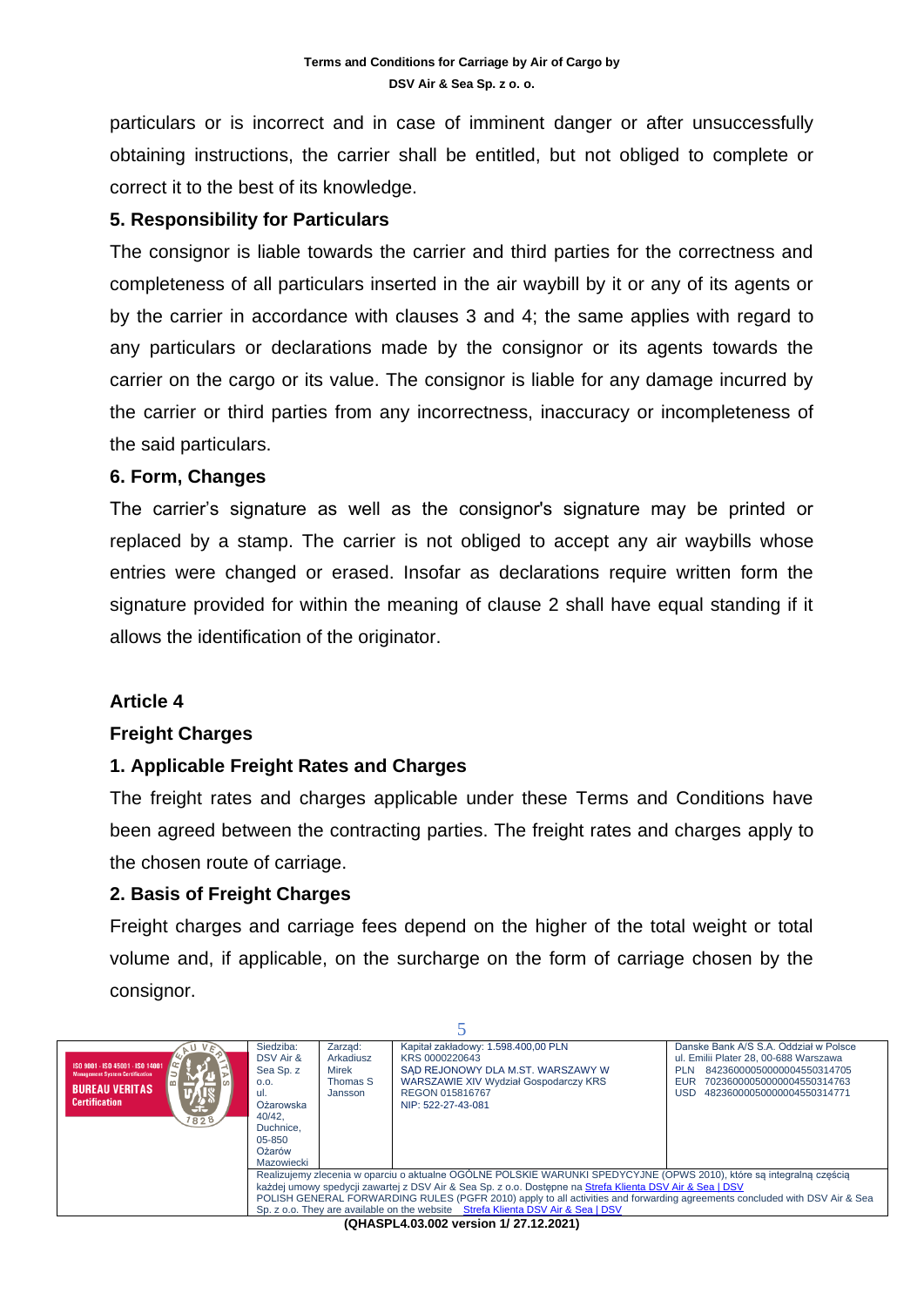# **3. Services not Covered by the Freight Rates and Charges**

The freight rates and charges apply to the carriage of cargo by air or by substitute land transportation between airports or other airfields at or near the designated locations. Unless expressly otherwise provided for in the tariffs pt carrier's offer, the freight rates and charges do not cover the following services:

a) pick-up, delivery and city terminal services to and from the airports from whichvthe carrier performs its services,

b) storage fees,

c) insurance fees,

d) cash on delivery charges,

e) advanced charges,

f) costs incurred by the carrier upon customs clearing of the cargo, or incurred by third parties irrespective of whether these act as agents of the consignor, the consignee, the owner of the cargo, or the carrier,

g) charges or fines imposed or collected by competent authorities, including duties or taxes,

h) costs incurred by the carrier for repairing defective packaging,

i) freight charges for the carriage, reloading or return carriage of cargo with other means of transportation, as well as the freight charges for return carriage to the place of departure,

j) surcharges,

k) any other similar services or charges.

#### **4. Payment of the Freight Rates**

a) Freight rates and charges are stated in the currency resulting from the relevant freight tariffs. They can be paid in any currency acceptable to the carrier. If payment is made in any currency other than published by the carrier, it shall be made at the exchange rate fixed by the Polish National Bank at the date of issuance of the air waybill.

| ISO 9001 - ISO 45001 - ISO 14001<br><b>Management System Certification</b><br>$\omega$<br><b>BUREAU VERITAS</b><br><b>Certification</b><br>ਚੱਦ<br>1828 | Siedziba:<br>DSV Air &<br>Sea Sp. z<br>O.O.<br>-ul.<br>Ożarowska<br>40/42.<br>Duchnice.<br>$05 - 850$<br>Ożarów<br>Mazowiecki                                                                                                                                                                                                                                                                                                                     | Zarzad:<br>Arkadiusz<br>Mirek<br>Thomas S<br>Jansson | Kapitał zakładowy: 1.598.400,00 PLN<br>KRS 0000220643<br>SAD REJONOWY DLA M.ST. WARSZAWY W<br><b>WARSZAWIE XIV Wydział Gospodarczy KRS</b><br>REGON 015816767<br>NIP: 522-27-43-081 | Danske Bank A/S S.A. Oddział w Polsce<br>ul. Emilii Plater 28, 00-688 Warszawa<br>84236000050000004550314705<br><b>PLN</b><br>EUR<br>70236000050000004550314763<br>48236000050000004550314771<br>USD. |  |  |
|--------------------------------------------------------------------------------------------------------------------------------------------------------|---------------------------------------------------------------------------------------------------------------------------------------------------------------------------------------------------------------------------------------------------------------------------------------------------------------------------------------------------------------------------------------------------------------------------------------------------|------------------------------------------------------|-------------------------------------------------------------------------------------------------------------------------------------------------------------------------------------|-------------------------------------------------------------------------------------------------------------------------------------------------------------------------------------------------------|--|--|
|                                                                                                                                                        | Realizujemy zlecenia w oparciu o aktualne OGÓLNE POLSKIE WARUNKI SPEDYCYJNE (OPWS 2010), które są integralną częścią<br>każdej umowy spedycji zawartej z DSV Air & Sea Sp. z o.o. Dostepne na Strefa Klienta DSV Air & Sea   DSV<br>POLISH GENERAL FORWARDING RULES (PGFR 2010) apply to all activities and forwarding agreements concluded with DSV Air & Sea<br>Sp. z o.o. They are available on the website Strefa Klienta DSV Air & Sea   DSV |                                                      |                                                                                                                                                                                     |                                                                                                                                                                                                       |  |  |
|                                                                                                                                                        |                                                                                                                                                                                                                                                                                                                                                                                                                                                   |                                                      | (OHASDL 4.03.002 version 1/ 27.12.2021)                                                                                                                                             |                                                                                                                                                                                                       |  |  |

**(QHASPL4.03.002 version 1/ 27.12.2021)**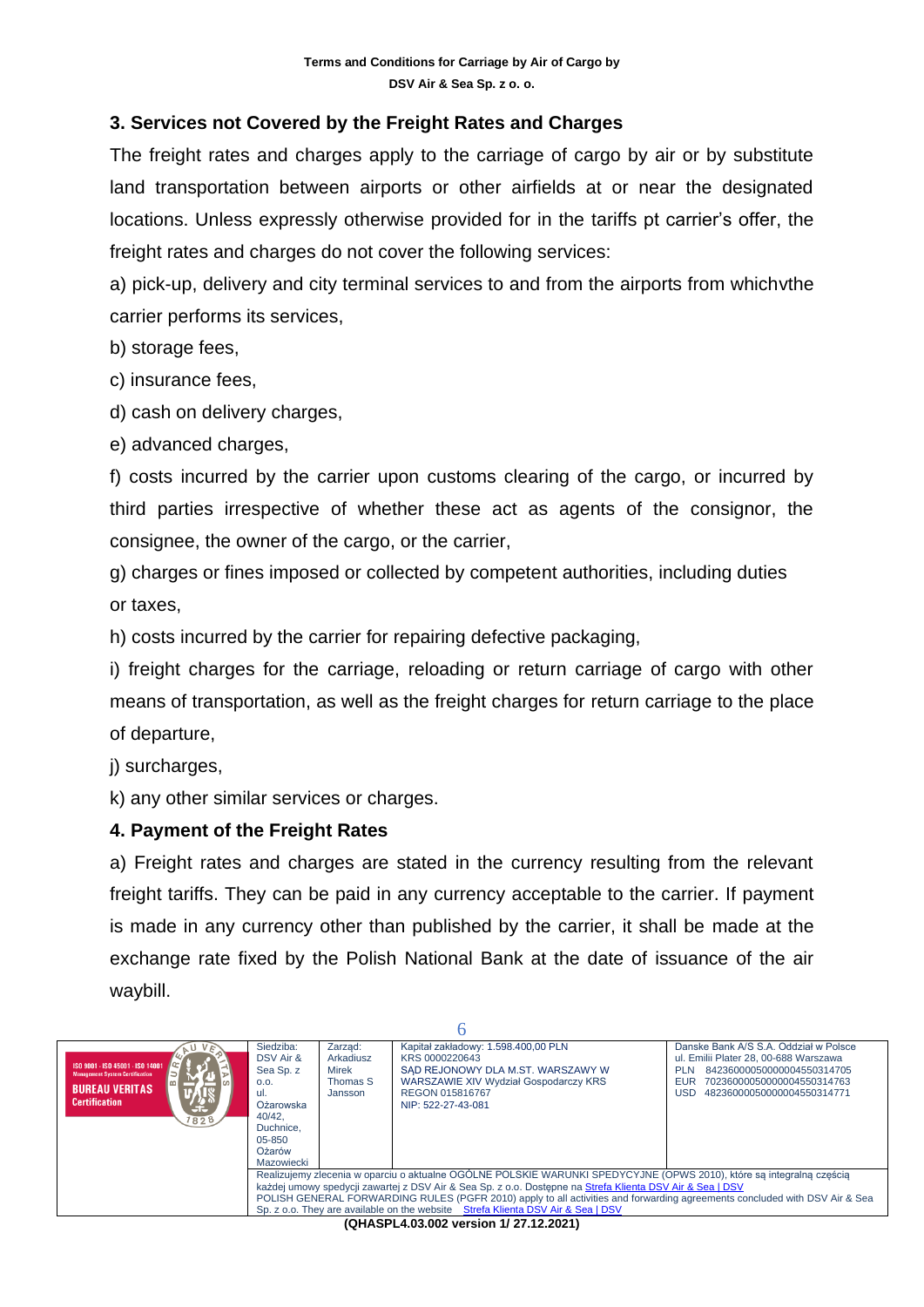b) The full relevant freight rate, whether advanced or charged forward, as well as costs, duties, taxes, fees, expenses or other payments effected by the carrier or accrued or accruing to it as well as any other amounts to be paid to the carrier are considered as fully earned upon conclusion of the contract of carriage.

c) All freight rates, charges and other amounts are due and payable at the time when the cargo is handed over to the carrier. However, the carrier may also charge them over on the occasion of any service based on the air waybill.

d) With regard to all charges, expenses and costs which cannot be finally determined at the time when the cargo is handed over for carriage, the carrier may request the consignor to deposit an amount which the carrier regards as adequate for covering these charges, expenses and costs. Any residual amount owed by the carrier to the consignor or by the consignor to the carrier in connection with this depositation shall be settled after performance of the contract of carriage and after determination of the exact amount of these costs and expenses.

e) The consignor undertakes to pay all unpaid charges, costs and expenses of the carrier. The consignor furthermore undertakes to pay all costs, expenses, fines, penalties, default and other damage possibly accruing to or incurred by the carrier due to the fact that the cargo comprises items whose carriage is prohibited by law or due to the fact of unlawful, incorrect or insufficient description, labeling, numbering, addressing or packaging of the cargo without the damage being caused by the absence, delay or incorrectness of an export or import permit, other incorrect certificates or documents or by wrong customs valuation or incorrect statements as to weight or volume. By accepting the consignment or exercising any other rights under the contract of carriage, the consignee undertakes to pay the charges, fees and expenses, unless paid in advance; however, this does not release the consignor from its corresponding payment obligations. In respect of the foregoing, the carrier has a retention right relating to the cargo handed over to it for carriage by the consignor or by any third party acting on its behalf. If payment is not effected, the carrier will be

| ISO 9001 - ISO 45001 - ISO 14001<br><b>Management System Certification</b><br><b>BUREAU VERITAS</b><br><b>Certification</b><br>'ste<br>828                                                                                                                                                                                                                                                                                                        | Siedziba:<br>DSV Air &<br>Sea Sp. z<br>0.0.<br>ul.<br>Ożarowska<br>40/42.<br>Duchnice.<br>$05 - 850$<br>Ożarów<br>Mazowiecki | Zarząd:<br>Arkadiusz<br>Mirek<br>Thomas S<br>Jansson | Kapitał zakładowy: 1.598.400.00 PLN<br>KRS 0000220643<br>SAD REJONOWY DLA M.ST. WARSZAWY W<br>WARSZAWIE XIV Wydział Gospodarczy KRS<br>REGON 015816767<br>NIP: 522-27-43-081 | Danske Bank A/S S.A. Oddział w Polsce<br>ul. Emilii Plater 28, 00-688 Warszawa<br>84236000050000004550314705<br>PI N<br>70236000050000004550314763<br>EUR<br>USD<br>48236000050000004550314771 |  |
|---------------------------------------------------------------------------------------------------------------------------------------------------------------------------------------------------------------------------------------------------------------------------------------------------------------------------------------------------------------------------------------------------------------------------------------------------|------------------------------------------------------------------------------------------------------------------------------|------------------------------------------------------|------------------------------------------------------------------------------------------------------------------------------------------------------------------------------|------------------------------------------------------------------------------------------------------------------------------------------------------------------------------------------------|--|
| Realizujemy zlecenia w oparciu o aktualne OGÓLNE POLSKIE WARUNKI SPEDYCYJNE (OPWS 2010), które są integralną częścią<br>każdej umowy spedycji zawartej z DSV Air & Sea Sp. z o.o. Dostepne na Strefa Klienta DSV Air & Sea   DSV<br>POLISH GENERAL FORWARDING RULES (PGFR 2010) apply to all activities and forwarding agreements concluded with DSV Air & Sea<br>Sp. z o.o. They are available on the website Strefa Klienta DSV Air & Sea   DSV |                                                                                                                              |                                                      |                                                                                                                                                                              |                                                                                                                                                                                                |  |
|                                                                                                                                                                                                                                                                                                                                                                                                                                                   |                                                                                                                              |                                                      | (OHASDL 4.03.002 version 1/ 27.12.2021)                                                                                                                                      |                                                                                                                                                                                                |  |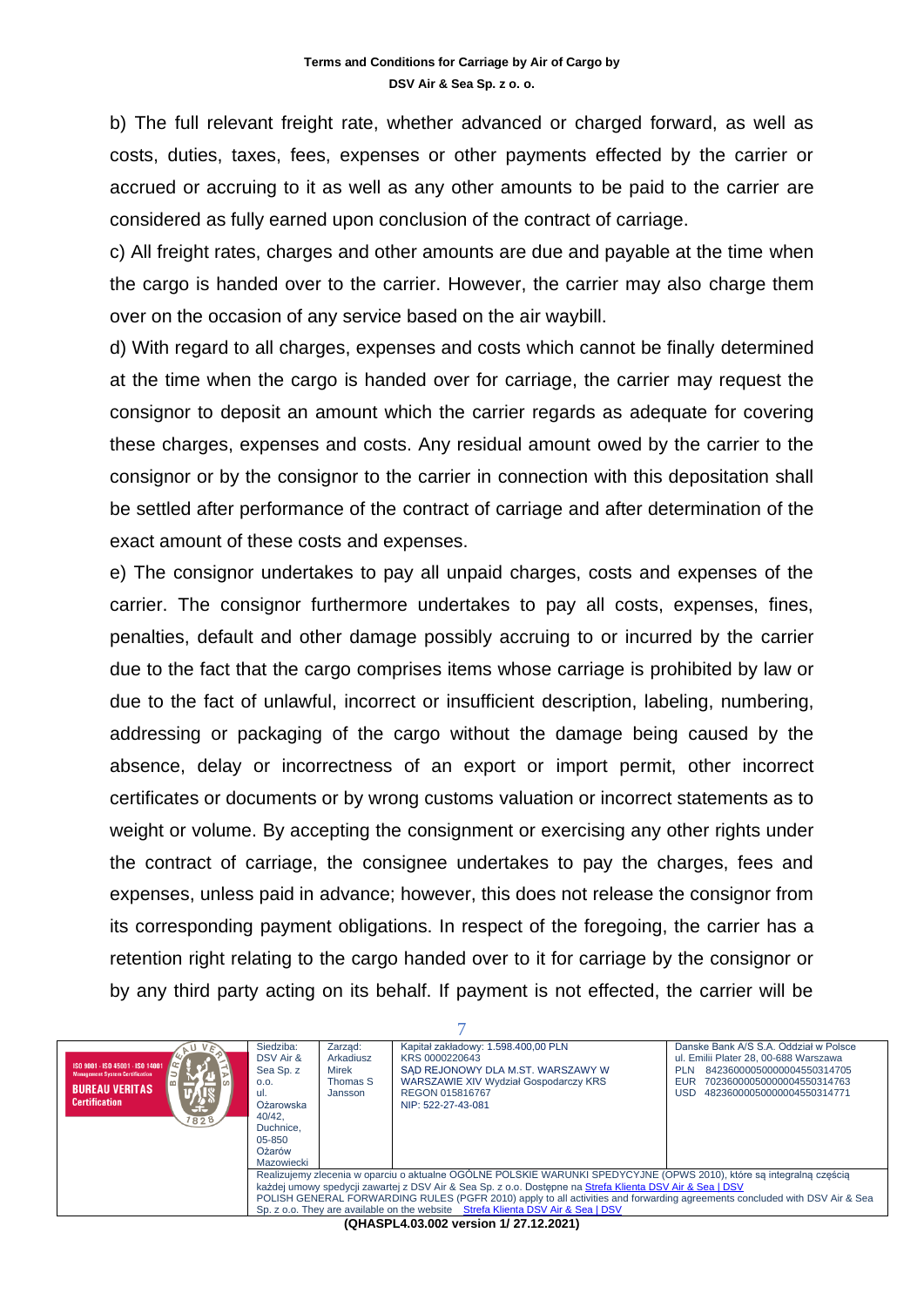entitled to dispose of the cargo by public sale or sale in the open market, provided the carrier has informed the consignor or consignee accordingly prior to such sale by written notification sent by mail to the address stated in the air waybill; the carrier is entitled to satisfy itself from the proceeds of such sale as to all amounts owed. However, such sale does not constitute a release from the obligation to pay any shortfall amounts for which the consignor and the consignee remain liable. The carrier's right to retention, sale and collection of the owed amounts is not forfeited or affected by acknowledgement of the payment obligation, unless payment has actually been made or, insofar as the carrier's right to collect the owed amounts is concerned, unless the cargo has been delivered or possession thereof has been transferred.

f) If the gross weight, measurements, number of items or declared value of the cargo exceed the figures taken as a basis for the calculation of the freight rates and charges, the carrier will be entitled to subsequently request payment of the freight rates and charges corresponding to the exceedence.

g) Consignments subject to carriage forward are taken on for carriage to such countries specified in the tariffs and in accordance with the provisions set forth therein. In any event the carrier is entitled to deny consignments subject to carriage forward to a country whose regulations do not permit the exchange of money into other currencies or the transfer of money to other countries, or deny carriage forward consignments for other reasons.

# **Article 5**

#### **Acceptance of Cargo for Carriage**

#### **1. Value Limits for One Aircraft**

The Performing Carrier determines the limit of the value of a consignment or a group of consignments which may be carried in one single aircraft. If any individual consignment exceeds such limit, it may not be carried in one aircraft but may

 $\overline{Q}$ 

| ISO 9001 - ISO 45001 - ISO 14001<br><b>Management System Certification</b><br><b>BUREAU VERITAS</b><br><b>Certification</b><br><b>Ste</b><br>1828                                                                                                                                                                                                                                                                                                 | Siedziba:<br>DSV Air &<br>Sea Sp. z<br>0.0.<br>-ul.<br>Ożarowska<br>40/42.<br>Duchnice.<br>$05 - 850$<br>Ożarów<br>Mazowiecki | Zarzad:<br>Arkadiusz<br>Mirek<br>Thomas S<br>Jansson | Kapitał zakładowy: 1.598.400,00 PLN<br>KRS 0000220643<br>SAD REJONOWY DLA M.ST. WARSZAWY W<br>WARSZAWIE XIV Wydział Gospodarczy KRS<br>REGON 015816767<br>NIP: 522-27-43-081 | Danske Bank A/S S.A. Oddział w Polsce<br>ul. Emilii Plater 28, 00-688 Warszawa<br>84236000050000004550314705<br><b>PLN</b><br><b>EUR</b><br>70236000050000004550314763<br>48236000050000004550314771<br>USD. |  |
|---------------------------------------------------------------------------------------------------------------------------------------------------------------------------------------------------------------------------------------------------------------------------------------------------------------------------------------------------------------------------------------------------------------------------------------------------|-------------------------------------------------------------------------------------------------------------------------------|------------------------------------------------------|------------------------------------------------------------------------------------------------------------------------------------------------------------------------------|--------------------------------------------------------------------------------------------------------------------------------------------------------------------------------------------------------------|--|
| Realizujemy zlecenia w oparciu o aktualne OGÓLNE POLSKIE WARUNKI SPEDYCYJNE (OPWS 2010), które są integralną częścią<br>każdej umowy spedycji zawartej z DSV Air & Sea Sp. z o.o. Dostepne na Strefa Klienta DSV Air & Sea   DSV<br>POLISH GENERAL FORWARDING RULES (PGFR 2010) apply to all activities and forwarding agreements concluded with DSV Air & Sea<br>Sp. z o.o. They are available on the website Strefa Klienta DSV Air & Sea I DSV |                                                                                                                               |                                                      |                                                                                                                                                                              |                                                                                                                                                                                                              |  |
|                                                                                                                                                                                                                                                                                                                                                                                                                                                   |                                                                                                                               |                                                      | $(0.11A \cap D1 A \cap 2A \cap D2 \ldots A1 \cap 7 A2 \cap 2A)$                                                                                                              |                                                                                                                                                                                                              |  |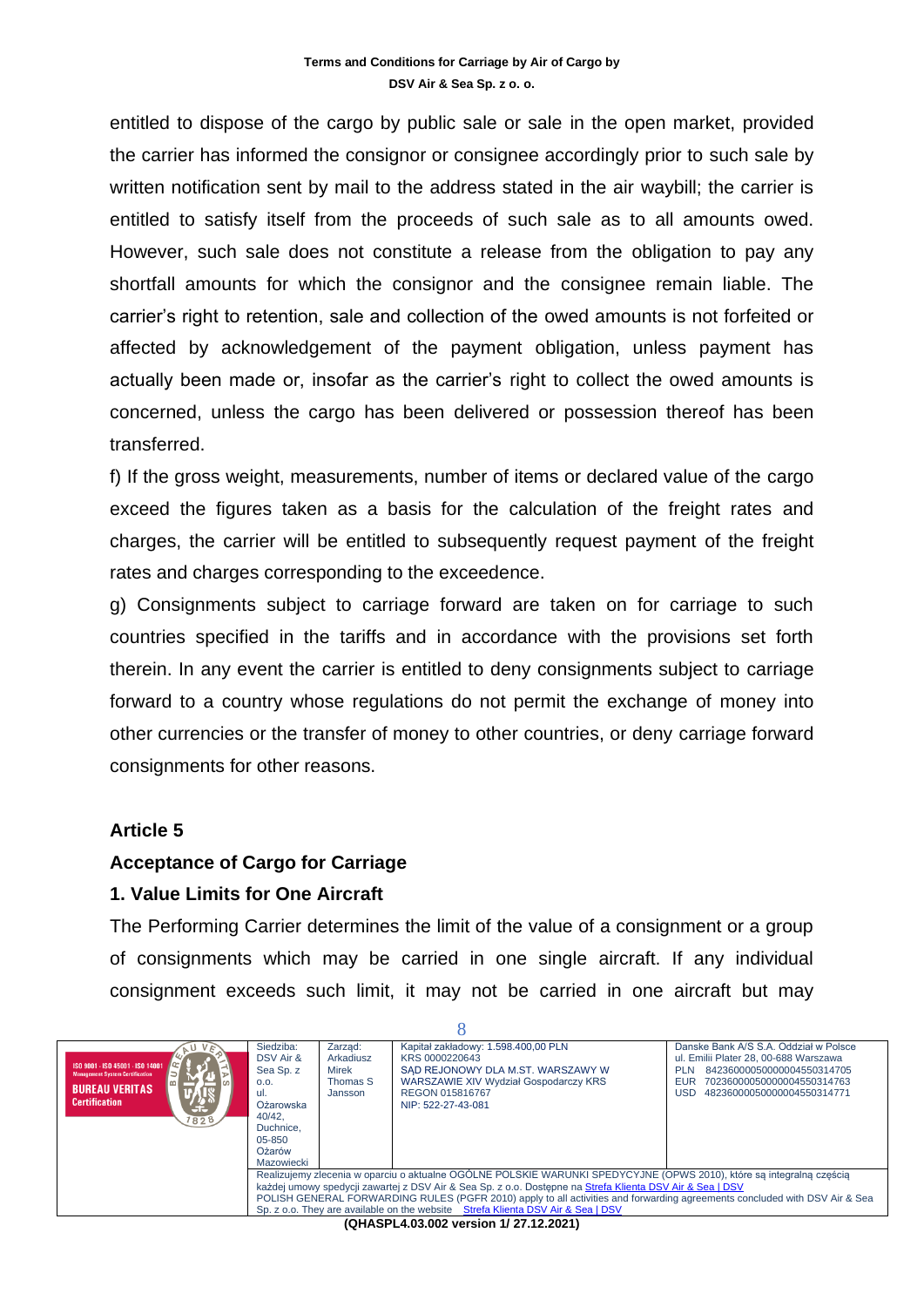apportioned to two or several aircrafts at the Performing Carrier's due discretion. The carrier is entitled to deny the carriage of consignments in one aircraft if the declared total value would lead to a violation of this principle.

#### **2. Packaging and Labeling of the Cargo; Declaration of Value**

a) The consignor shall package the cargo for safe carriage by air in a manner suitable to protect it against loss, damage or deterioration and preventing personal injury or damage to property. Consignments at risk from robbery or theft shall be neutrally packaged without indication of their contents. Each packing unit must bear the name and full postal address of both consignor and consignee in a legible and permanent manner and it must be marked with the necessary information for the carriage.

b) Hazardous materials must be marked as such in accordance with applicable laws and regulations. If accepted for carriage, the consignor shall send hazardous materials as well as valuable cargo or live animals by the carriage form provided for the carriage of such cargo by the Performing Carrier, including the surcharge published for such case.

c) Temperature-sensitive cargo – including but not limited to pharmaceuticals – must be packaged in accordance with the special characteristics of the cargo and in a way that guarantees adequate protection against heat, which could potentially damage the cargo. This includes sending the cargo in sufficient transport containers (e.g. cool containers) – where appropriate for an additional fee – and in sufficient means of transportation.

#### **3. Permissible Cargo**

Subject to the availability of suitable facilities and space, the carrier shall carry general merchandise and other goods, commodities and products of all kinds, unless carriage of the same is expressly excluded or unreasonable for the carrier, provided, however, that the respective carriage does not violate any law (e.g. any provisions regarding embargos or export control); in particular the carriage shall not be

 $\Omega$ 

| ISO 9001 - ISO 45001 - ISO 14001<br><b>Management System Certification</b><br><b>BUREAU VERITAS</b><br><b>Certification</b><br>'ste<br>1828                                                                                                                                                                                                                                                                                                       | Siedziba:<br>DSV Air &<br>Sea Sp. z<br>0.0.<br>-ul.<br>Ożarowska<br>40/42.<br>Duchnice.<br>$05 - 850$<br>Ożarów<br>Mazowiecki | Zarzad:<br>Arkadiusz<br>Mirek<br>Thomas S<br>Jansson | Kapitał zakładowy: 1.598.400,00 PLN<br>KRS 0000220643<br>SAD REJONOWY DLA M.ST. WARSZAWY W<br><b>WARSZAWIE XIV Wydział Gospodarczy KRS</b><br>REGON 015816767<br>NIP: 522-27-43-081 | Danske Bank A/S S.A. Oddział w Polsce<br>ul. Emilii Plater 28, 00-688 Warszawa<br>84236000050000004550314705<br><b>PLN</b><br>70236000050000004550314763<br><b>EUR</b><br>48236000050000004550314771<br>USD |  |
|---------------------------------------------------------------------------------------------------------------------------------------------------------------------------------------------------------------------------------------------------------------------------------------------------------------------------------------------------------------------------------------------------------------------------------------------------|-------------------------------------------------------------------------------------------------------------------------------|------------------------------------------------------|-------------------------------------------------------------------------------------------------------------------------------------------------------------------------------------|-------------------------------------------------------------------------------------------------------------------------------------------------------------------------------------------------------------|--|
| Realizujemy zlecenia w oparciu o aktualne OGÓLNE POLSKIE WARUNKI SPEDYCYJNE (OPWS 2010), które są integralną częścią<br>każdej umowy spedycji zawartej z DSV Air & Sea Sp. z o.o. Dostepne na Strefa Klienta DSV Air & Sea   DSV<br>POLISH GENERAL FORWARDING RULES (PGFR 2010) apply to all activities and forwarding agreements concluded with DSV Air & Sea<br>Sp. z o.o. They are available on the website Strefa Klienta DSV Air & Sea I DSV |                                                                                                                               |                                                      |                                                                                                                                                                                     |                                                                                                                                                                                                             |  |
|                                                                                                                                                                                                                                                                                                                                                                                                                                                   |                                                                                                                               |                                                      |                                                                                                                                                                                     |                                                                                                                                                                                                             |  |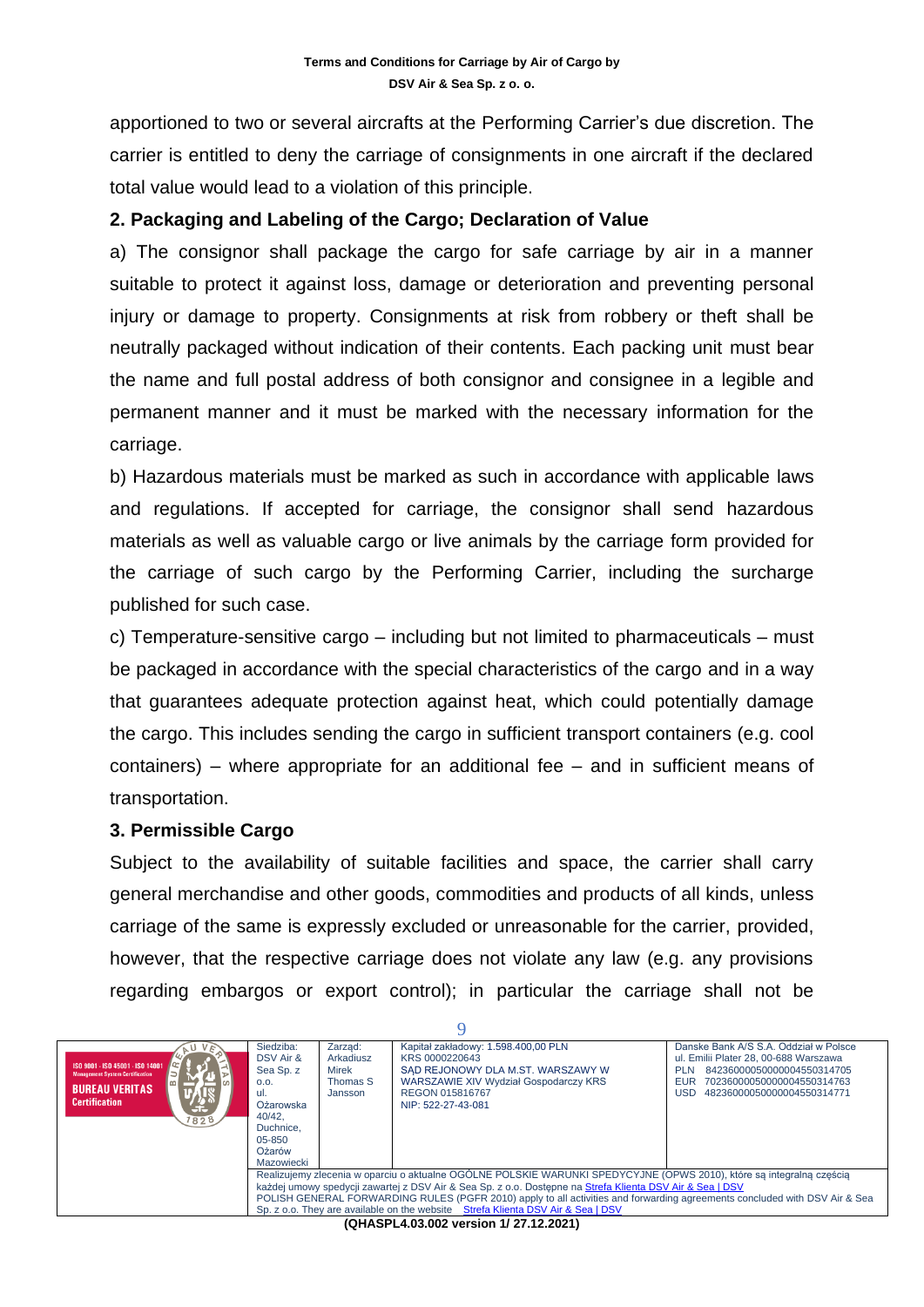prohibited by the laws or any provision of a country from which, to which or through which the flight takes place, the necessary approvals by public authorities for the entry, exit or transit of the cargo must be issued before the beginning of carriage and must be presented to the carrier; the cargo must be packaged in a manner suitable for carriage by air, as well as must be accompanied by the required shipping documents; the cargo must not endanger the aircraft, the safety of the flight, persons or objects or cause annoyance to passengers.

# **4. Responsibility for Non-Compliance with the Conditions for Cargo Admitted Subject to Restrictions**

The consignor is contractually obliged to comply with the provisions set out in these Terms & Conditions and to refrain from handing over cargo to be carried by carrier which is not in compliance with these aforementioned provisions. He is liable to the carrier for all breaches of these obligations, in particular for damages, delays, penalties which arise from such breaches. He indemnifies and holds the carrier harmless from any and all claims of third parties, including necessary costs for legal defense.

# **5. Cancellation of Carriage**

The carrier may without liability on its part cancel the carriage of a consignment if the consignor despite demand of payment and after unsuccessful expiry of an appropriate grace period refuses to settle the freight rate or a requested part thereof. If the consignor does not deliver cargo for carriage or cancel the booking after it is made the carrier shall have the right to charge the consignor with the cancellation fee in the amount indicated in the carrier's tariff or in the amount of fifty per cent of the freight, in case of no tariff stipulation with regard to the cancellation fee.

# **7. Carrier's Right of Inspection**

The carrier is entitled but not obliged to inspect the contents of all consignments.

# **Article 6**

| 1 V J                                                                                                                                         |                                                                                                                                                                                                                                                                                                                                                                                                                                                   |                                                      |                                                                                                                                                                              |                                                                                                                                                                                               |  |
|-----------------------------------------------------------------------------------------------------------------------------------------------|---------------------------------------------------------------------------------------------------------------------------------------------------------------------------------------------------------------------------------------------------------------------------------------------------------------------------------------------------------------------------------------------------------------------------------------------------|------------------------------------------------------|------------------------------------------------------------------------------------------------------------------------------------------------------------------------------|-----------------------------------------------------------------------------------------------------------------------------------------------------------------------------------------------|--|
| ISO 9001 - ISO 45001 - ISO 14001<br><b>Management System Certification</b><br>l co l<br><b>BUREAU VERITAS</b><br><b>Certification</b><br>1828 | Siedziba:<br>DSV Air &<br>Sea Sp. z<br>O.O.<br>-ul.<br>Ożarowska<br>40/42.<br>Duchnice.<br>$05 - 850$<br>Ożarów<br>Mazowiecki                                                                                                                                                                                                                                                                                                                     | Zarzad:<br>Arkadiusz<br>Mirek<br>Thomas S<br>Jansson | Kapitał zakładowy: 1.598.400,00 PLN<br>KRS 0000220643<br>SAD REJONOWY DLA M.ST. WARSZAWY W<br>WARSZAWIE XIV Wydział Gospodarczy KRS<br>REGON 015816767<br>NIP: 522-27-43-081 | Danske Bank A/S S.A. Oddział w Polsce<br>ul. Emilii Plater 28, 00-688 Warszawa<br>84236000050000004550314705<br>PLN<br>70236000050000004550314763<br>EUR<br>48236000050000004550314771<br>USD |  |
|                                                                                                                                               | Realizujemy zlecenia w oparciu o aktualne OGÓLNE POLSKIE WARUNKI SPEDYCYJNE (OPWS 2010), które są integralną częścią<br>każdej umowy spedycji zawartej z DSV Air & Sea Sp. z o.o. Dostepne na Strefa Klienta DSV Air & Sea   DSV<br>POLISH GENERAL FORWARDING RULES (PGFR 2010) apply to all activities and forwarding agreements concluded with DSV Air & Sea<br>Sp. z o.o. They are available on the website Strefa Klienta DSV Air & Sea   DSV |                                                      |                                                                                                                                                                              |                                                                                                                                                                                               |  |
|                                                                                                                                               |                                                                                                                                                                                                                                                                                                                                                                                                                                                   |                                                      | (OHASPLA 03.002 version 1/ 27.12.2021)                                                                                                                                       |                                                                                                                                                                                               |  |

 $1<sub>0</sub>$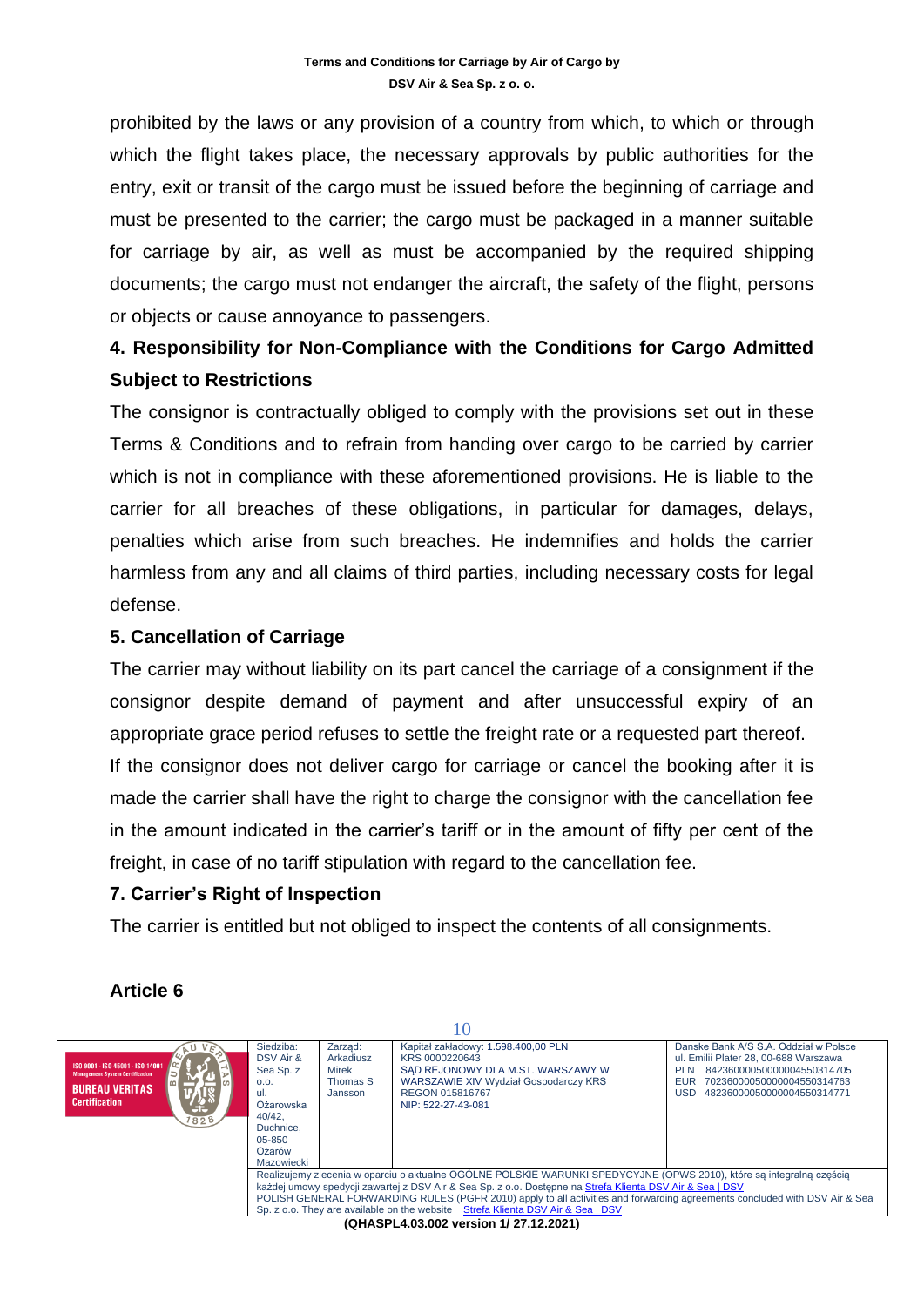# **Consignments in Transit**

# **1. Compliance with Orders of Competent Authorities**

The consignor must comply with all applicable laws, customs and other governmental regulations of any country from, through, over or to which the cargo is carried, including those on packaging, labeling and marking, carriage or delivery of the cargo and shall furnish all statements and attach all documents to the air waybill required for the compliance with statutory requirements. The carrier is not obliged to verify the correctness or completeness of these statements or documents. The carrier is not liable toward the consignor or third parties for any loss or costs incurred due to the consignor's failure to comply with these requirements.

# **2. Cash Expenses and Customs Formalities**

The carrier is entitled but not obliged to make advance payments on customs, taxes or charges and to make expenses with regard to the cargo. With regard to the reimbursement of such amounts, the consignor and the consignee are each liable individually and as joint and several debtors. No carrier is obliged to assume costs or make advance payments in connection with the carriage or return carriage of the cargo except against prior payment by the consignor. If cargo at any location requires import through customs, the cargo shall be deemed to be addressed to the person named in the air waybill as customs consignee or, if such person is not named therein, to the carrier carrying the cargo to such location or to the customs consignee stated by the carrier. For any such purpose, a copy of the air waybill, certified by the carrier, shall be deemed an original.

# **3. Flight Schedules, Routing, Aircrafts, and Cancellations of Flights**

a) Unless the contracting parties expressly agreed otherwise on departure and delivery times for the cargo to be carried, no fix times are agreed for the start and performance of carriage or for the delivery of the cargo. Unless expressly agreed in accordance with sentence 1, the carrier does not assume any obligation to carry the cargo on a specific aircraft, under a specific flight number or on a specific route or to

| ISO 9001 - ISO 45001 - ISO 14001<br><b>Management System Certification</b><br><b>BUREAU VERITAS</b><br><b>Certification</b><br>ar a<br>1828                                                                                                                                                                                                                                                                                                       | Siedziba:<br>DSV Air &<br>Sea Sp. z<br>0.0.<br>ul.<br>Ożarowska<br>40/42.<br>Duchnice.<br>$05 - 850$<br>Ożarów<br>Mazowiecki | Zarzad:<br>Arkadiusz<br>Mirek<br>Thomas S<br>Jansson | Kapitał zakładowy: 1.598.400,00 PLN<br>KRS 0000220643<br>SAD REJONOWY DLA M.ST. WARSZAWY W<br><b>WARSZAWIE XIV Wydział Gospodarczy KRS</b><br>REGON 015816767<br>NIP: 522-27-43-081 | Danske Bank A/S S.A. Oddział w Polsce<br>ul. Emilii Plater 28, 00-688 Warszawa<br>84236000050000004550314705<br><b>PLN</b><br>70236000050000004550314763<br>EUR<br>48236000050000004550314771<br>USD |  |
|---------------------------------------------------------------------------------------------------------------------------------------------------------------------------------------------------------------------------------------------------------------------------------------------------------------------------------------------------------------------------------------------------------------------------------------------------|------------------------------------------------------------------------------------------------------------------------------|------------------------------------------------------|-------------------------------------------------------------------------------------------------------------------------------------------------------------------------------------|------------------------------------------------------------------------------------------------------------------------------------------------------------------------------------------------------|--|
| Realizujemy zlecenia w oparciu o aktualne OGÓLNE POLSKIE WARUNKI SPEDYCYJNE (OPWS 2010), które są integralną częścią<br>każdej umowy spedycji zawartej z DSV Air & Sea Sp. z o.o. Dostepne na Strefa Klienta DSV Air & Sea   DSV<br>POLISH GENERAL FORWARDING RULES (PGFR 2010) apply to all activities and forwarding agreements concluded with DSV Air & Sea<br>Sp. z o.o. They are available on the website Strefa Klienta DSV Air & Sea I DSV |                                                                                                                              |                                                      |                                                                                                                                                                                     |                                                                                                                                                                                                      |  |
|                                                                                                                                                                                                                                                                                                                                                                                                                                                   |                                                                                                                              |                                                      | $10118$ CDL $10200$                                                                                                                                                                 |                                                                                                                                                                                                      |  |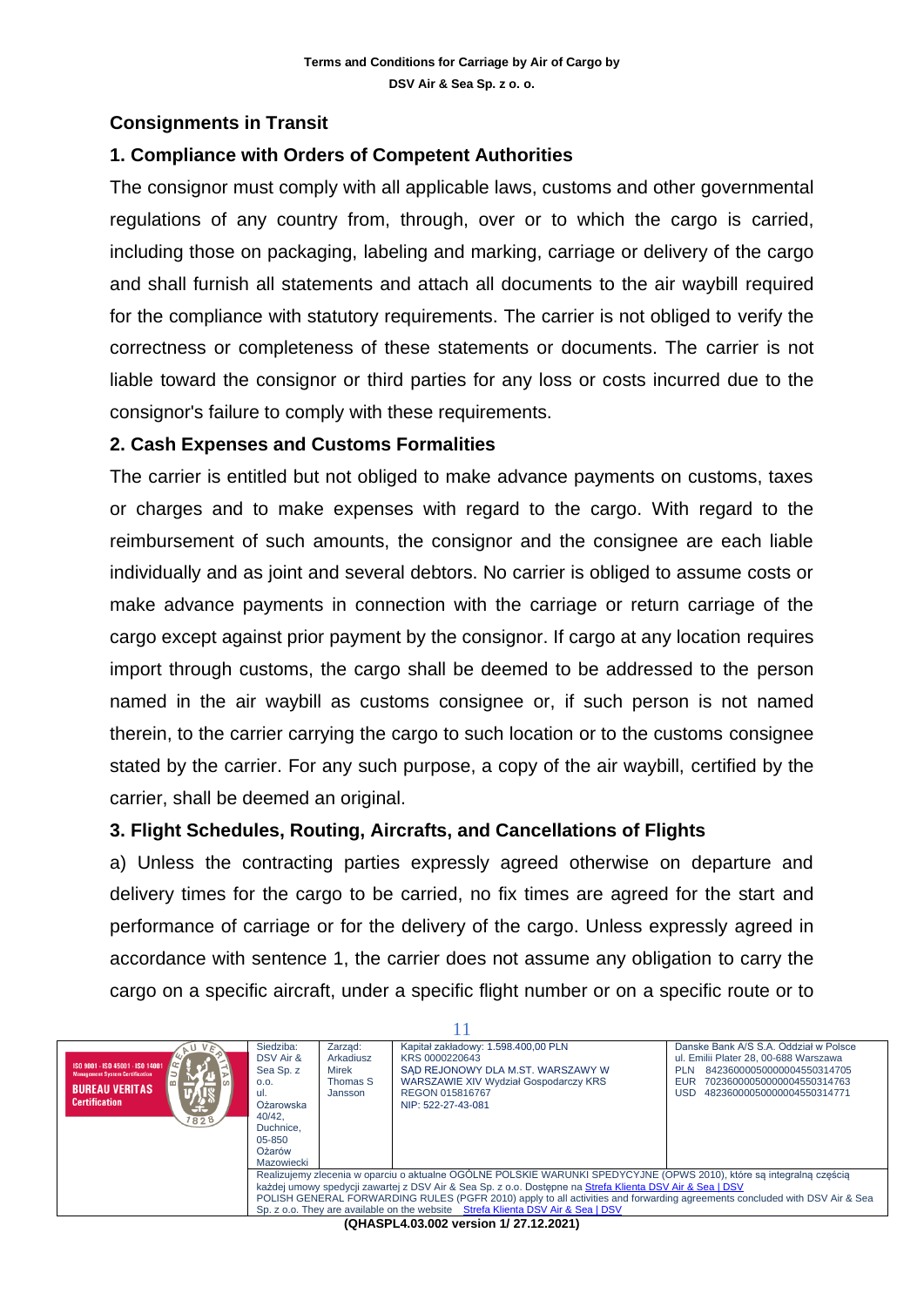catch a connecting flight anywhere according to a specific flight schedule. The carrier is obliged to choose the route or routes for the consignment according to capacities or availabilities or to deviate therefrom even if stated in the air waybill. Thus, neither the times stated in the flight schedules nor otherwise, nor the flight number or flight dates entered in the air waybill constitute an express agreement within the meaning of sentence 1. No employee, agent, representative or vicarious agent shall be entitled to place the carrier under any obligation by declarations or determinations on the dates or times of departure or arrival or on the operation of a flight.

b) The contract of carriage does not include any guarantee for an aircraft to be used for carriage or for its suitability for carriage of the cargo to which the contract of carriage refers. The carrier may without notice deploy another carrier or a substitute aircraft. In this respect, the carrier may also perform code-sharing.

c) The carrier may without notice cancel, terminate, change, reschedule or postpone any flight or any right to further carriage or continue a flight without or only with part of the cargo if it considers this advisable for the following reasons:

(I) due to any event beyond its control (including, but not limited to: weather conditions, acts of God, force majeure, strikes, riots, political disturbances, embargoes, wars, hostilities, civil commotions, unstable international conditions, terrorism or governmental warnings against terrorism or war); in this respect it is irrelevant whether the event has in fact occurred or is only threatened or announced or whether this directly or indirectly results in a delay, claim, requirement, incident or predicament, or

(II) due to any event which could not reasonably be foreseen, expected or anticipated, or

(III) due to governmental regulations, orders or requirements, or interventions by authorities for which the carrier is not responsible for or

(IV) due to any shortage of labor, fuel or facilities or due to labor-related difficulties of the carrier or any third party deployed by it.

12

| ISO 9001 - ISO 45001 - ISO 14001<br><b>Management System Certification</b><br><b>BUREAU VERITAS</b><br><b>Certification</b><br>-t-<br>1828 | Siedziba:<br>DSV Air &<br>Sea Sp. z<br>0.0.<br>ul.<br>Ożarowska<br>40/42.<br>Duchnice.<br>05-850<br>Ożarów<br>Mazowiecki | Zarzad:<br>Arkadiusz<br>Mirek<br>Thomas S<br>Jansson | Kapitał zakładowy: 1.598.400,00 PLN<br>KRS 0000220643<br>SAD REJONOWY DLA M.ST. WARSZAWY W<br>WARSZAWIE XIV Wydział Gospodarczy KRS<br>REGON 015816767<br>NIP: 522-27-43-081                                                                                                                                                                                                                                                                      | Danske Bank A/S S.A. Oddział w Polsce<br>ul. Emilii Plater 28, 00-688 Warszawa<br>84236000050000004550314705<br><b>PLN</b><br>70236000050000004550314763<br>EUR<br>48236000050000004550314771<br>USD |
|--------------------------------------------------------------------------------------------------------------------------------------------|--------------------------------------------------------------------------------------------------------------------------|------------------------------------------------------|---------------------------------------------------------------------------------------------------------------------------------------------------------------------------------------------------------------------------------------------------------------------------------------------------------------------------------------------------------------------------------------------------------------------------------------------------|------------------------------------------------------------------------------------------------------------------------------------------------------------------------------------------------------|
|                                                                                                                                            |                                                                                                                          |                                                      | Realizujemy zlecenia w oparciu o aktualne OGÓLNE POLSKIE WARUNKI SPEDYCYJNE (OPWS 2010), które sa integralna cześcia<br>każdej umowy spedycji zawartej z DSV Air & Sea Sp. z o.o. Dostepne na Strefa Klienta DSV Air & Sea   DSV<br>POLISH GENERAL FORWARDING RULES (PGFR 2010) apply to all activities and forwarding agreements concluded with DSV Air & Sea<br>Sp. z o.o. They are available on the website Strefa Klienta DSV Air & Sea   DSV |                                                                                                                                                                                                      |
|                                                                                                                                            |                                                                                                                          |                                                      |                                                                                                                                                                                                                                                                                                                                                                                                                                                   |                                                                                                                                                                                                      |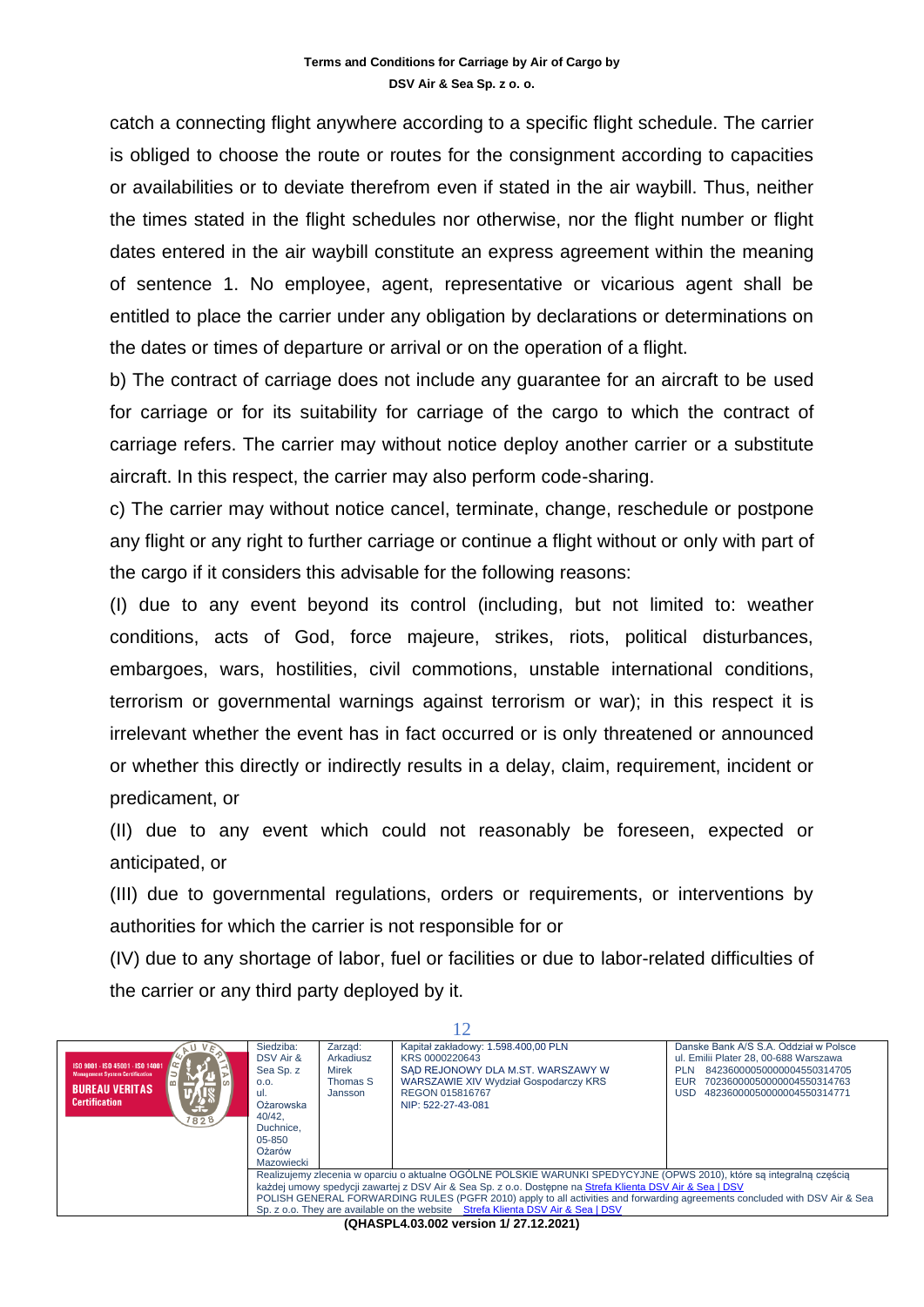d) If a flight is cancelled or rescheduled or ends at any location other than the place of destination for any reason set forth under c) above, or if the carriage of a consignment is cancelled (in total or in part), rescheduled, brought forward or terminated, the carrier shall not be under any liability with respect thereto. If the carriage of the consignment or part thereof is terminated, its delivery by the carrier to a forwarding agent for further carriage, delivery or storage shall be considered as proper delivery according to the air waybill; the carrier is no longer liable but merely obliged to notify the consignor or consignee at the address stated in the air waybill about the disposal of the consignment. The carrier is entitled but not obliged to carry the consignment via any other route or to forward it by any other means of transportation as representative of the consignor or consignee. The costs incurred thereby shall be added to the freight rate. If the carrier is responsible for the cancellation, rescheduling or termination of carriage at any location other than the one stated in the air waybill, the consignment shall be delivered at the choice and at the expense of the carrier.

e) Within the scope of applicable laws and regulations, the carrier is entitled to determine the priority of any carriage both between consignments and between consignments and other cargo, mail or passengers, and to decide which items are to be carried or not or which are to be unloaded at any time or at any place; the Performing Carrier may continue any flight without any or without individual parts of a consignment.

#### **4. Carrier's Rights to Dispose of Consignments in Transit**

If the carrier deems it necessary to hold any consignment or part(s) of it at any place during or after carriage for preventing damage or danger the carrier may store the consignment or part(s) of it at the expense, risk and cost of the consignor and/or consignee at a storehouse or any other available place or with the customs authorities, notifying the consignor and/or consignee at the address stated in the air waybill; the carrier may also hand over the consignment to any other carrier for

| ISO 9001 - ISO 45001 - ISO 14001<br><b>Management System Certification</b><br><b>BUREAU VERITAS</b><br><b>Certification</b><br><b>Ste</b><br>1828 | Siedziba:<br>DSV Air &<br>Sea Sp. z<br>0.0.<br>-ul.<br>Ożarowska<br>40/42.<br>Duchnice.<br>$05 - 850$<br>Ożarów<br>Mazowiecki                                                                                                                                                                                                                                                                                                                     | Zarzad:<br>Arkadiusz<br>Mirek<br>Thomas S<br>Jansson | Kapitał zakładowy: 1.598.400,00 PLN<br>KRS 0000220643<br>SAD REJONOWY DLA M.ST. WARSZAWY W<br>WARSZAWIE XIV Wydział Gospodarczy KRS<br>REGON 015816767<br>NIP: 522-27-43-081 | Danske Bank A/S S.A. Oddział w Polsce<br>ul. Emilii Plater 28, 00-688 Warszawa<br>84236000050000004550314705<br><b>PLN</b><br>70236000050000004550314763<br><b>FUR</b><br>I ISD<br>48236000050000004550314771 |  |  |
|---------------------------------------------------------------------------------------------------------------------------------------------------|---------------------------------------------------------------------------------------------------------------------------------------------------------------------------------------------------------------------------------------------------------------------------------------------------------------------------------------------------------------------------------------------------------------------------------------------------|------------------------------------------------------|------------------------------------------------------------------------------------------------------------------------------------------------------------------------------|---------------------------------------------------------------------------------------------------------------------------------------------------------------------------------------------------------------|--|--|
|                                                                                                                                                   | Realizujemy zlecenia w oparciu o aktualne OGÓLNE POLSKIE WARUNKI SPEDYCYJNE (OPWS 2010), które sa integralna cześcią<br>każdej umowy spedycji zawartej z DSV Air & Sea Sp. z o.o. Dostepne na Strefa Klienta DSV Air & Sea   DSV<br>POLISH GENERAL FORWARDING RULES (PGFR 2010) apply to all activities and forwarding agreements concluded with DSV Air & Sea<br>Sp. z o.o. They are available on the website Strefa Klienta DSV Air & Sea   DSV |                                                      |                                                                                                                                                                              |                                                                                                                                                                                                               |  |  |
|                                                                                                                                                   |                                                                                                                                                                                                                                                                                                                                                                                                                                                   |                                                      |                                                                                                                                                                              |                                                                                                                                                                                                               |  |  |

**(QHASPL4.03.002 version 1/ 27.12.2021)**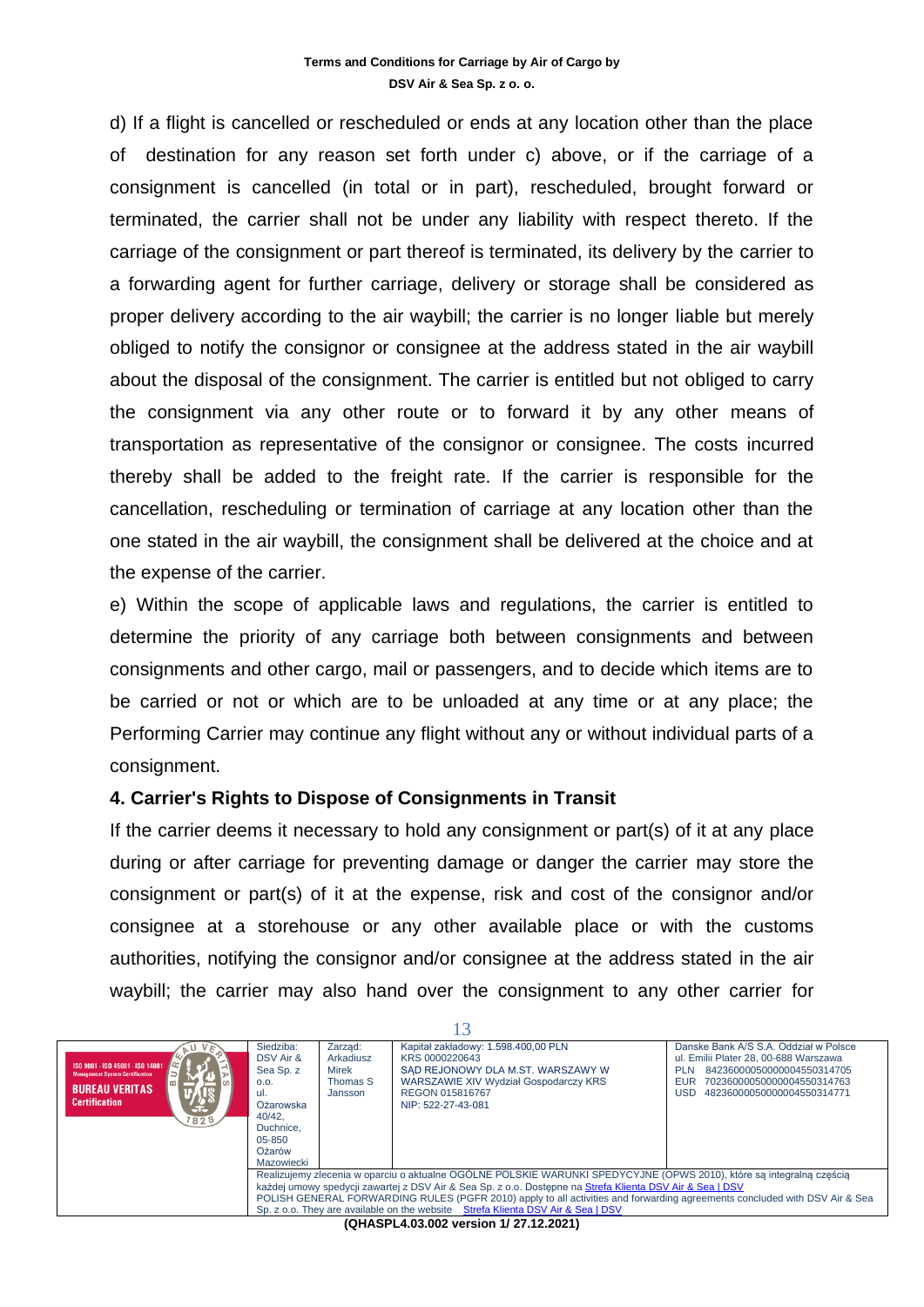further carriage to the consignee. Consignor and consignee are jointly and severally liable towards the carrier for any expenses or risks arising from the foregoing and have to reimburse the carrier accordingly.

# **Article 7**

#### **Right to Dispose of the Cargo**

#### **1. Exercise of the Disposal Right**

The right to dispose of the cargo may be exercised only by the consignor or its designated agent and must extend to the entire consignment to be carried under an air waybill. The right to dispose of the cargo can be exercised only if the consignor or its agent presents the part of the air waybill that was given to it. Any disposal instructions must be given in writing and in the form prescribed by the carrier to the extent that in that particular case no other provisions of the carrier apply. If the exercise of right of disposal results in a change of consignee, the new consignee shall be deemed to be the one named in the air waybill.

# **2. Payment of Costs**

The consignor shall be liable and obliged to compensate the carrier for any loss or damage sustained as a result of the exercise of the right of disposal. The consignor shall reimburse the carrier for all costs incurred by the exercise of its right of disposal.

# **3. Carrier's Inability to follow the Instructions**

If it is impossible or unreasonable for the carrier to follow the consignor's instructions, it shall without undue delay inform the consignor accordingly. The costs incurred thereby shall be added to the freight rate.

**Article 8 Delivery 1. Delivery to Consignee**

| 4                                                                                                                                               |                                                                                                                                                                                                                                                                                                                                                                                                                                                   |                                                      |                                                                                                                                                                              |                                                                                                                                                                                                      |  |  |
|-------------------------------------------------------------------------------------------------------------------------------------------------|---------------------------------------------------------------------------------------------------------------------------------------------------------------------------------------------------------------------------------------------------------------------------------------------------------------------------------------------------------------------------------------------------------------------------------------------------|------------------------------------------------------|------------------------------------------------------------------------------------------------------------------------------------------------------------------------------|------------------------------------------------------------------------------------------------------------------------------------------------------------------------------------------------------|--|--|
| ISO 9001 - ISO 45001 - ISO 14001<br><b>Management System Certification</b><br>$\omega$<br><b>BUREAU VERITAS</b><br><b>Certification</b><br>1828 | Siedziba:<br>DSV Air &<br>Sea Sp. z<br>O.O.<br>ul.<br>Ożarowska<br>40/42.<br>Duchnice.<br>$05 - 850$<br>Ożarów<br>Mazowiecki                                                                                                                                                                                                                                                                                                                      | Zarząd:<br>Arkadiusz<br>Mirek<br>Thomas S<br>Jansson | Kapitał zakładowy: 1.598.400,00 PLN<br>KRS 0000220643<br>SAD REJONOWY DLA M.ST. WARSZAWY W<br>WARSZAWIE XIV Wydział Gospodarczy KRS<br>REGON 015816767<br>NIP: 522-27-43-081 | Danske Bank A/S S.A. Oddział w Polsce<br>ul. Emilii Plater 28, 00-688 Warszawa<br>84236000050000004550314705<br><b>PLN</b><br>EUR<br>70236000050000004550314763<br>48236000050000004550314771<br>USD |  |  |
|                                                                                                                                                 | Realizujemy zlecenia w oparciu o aktualne OGÓLNE POLSKIE WARUNKI SPEDYCYJNE (OPWS 2010), które są integralną częścią<br>każdej umowy spedycji zawartej z DSV Air & Sea Sp. z o.o. Dostepne na Strefa Klienta DSV Air & Sea   DSV<br>POLISH GENERAL FORWARDING RULES (PGFR 2010) apply to all activities and forwarding agreements concluded with DSV Air & Sea<br>Sp. z o.o. They are available on the website Strefa Klienta DSV Air & Sea I DSV |                                                      |                                                                                                                                                                              |                                                                                                                                                                                                      |  |  |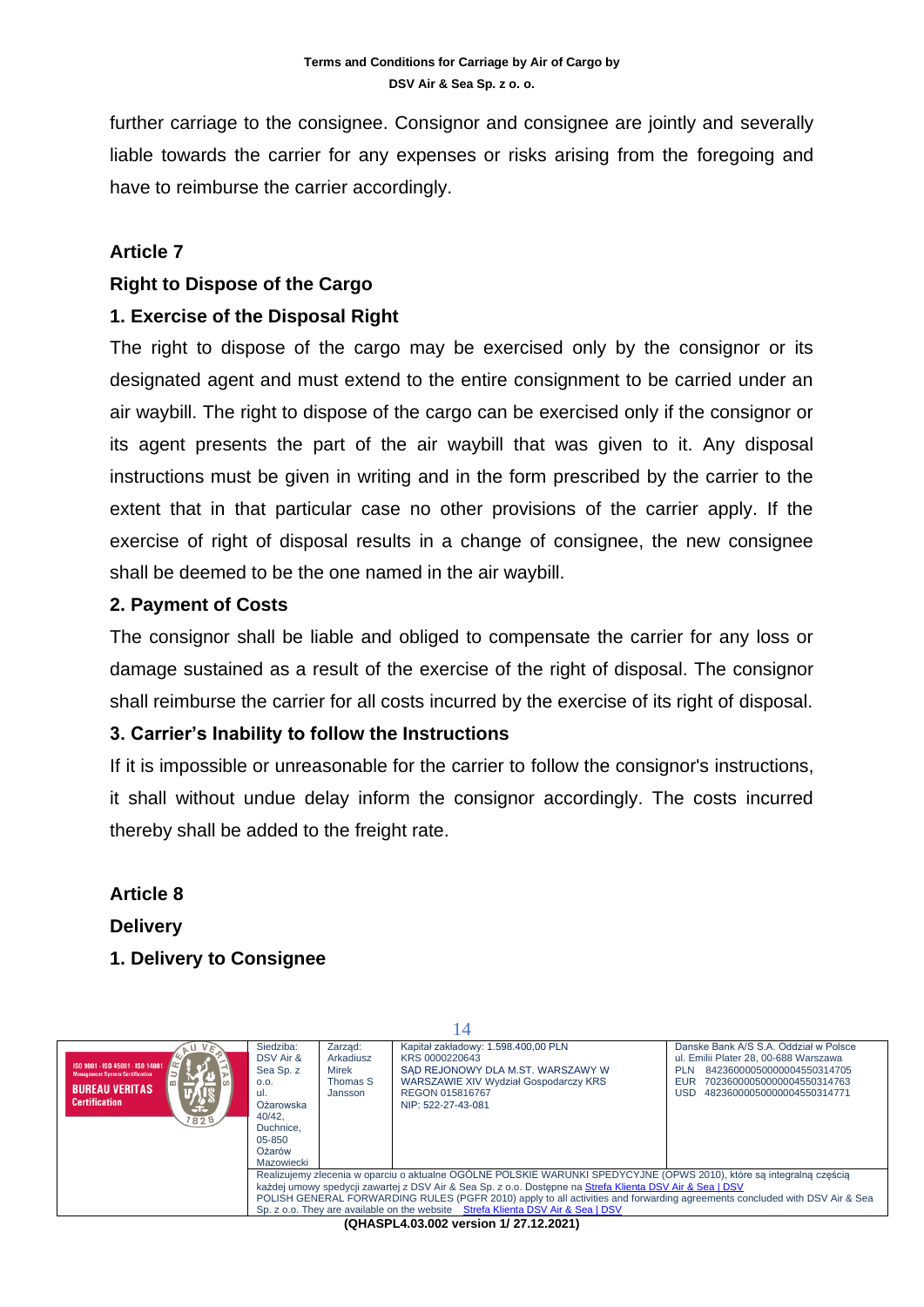a) Unless expressly otherwise provided for in the air waybill, the consignment shall be delivered to the consignee named in the relevant field of the air waybill. When in doubt, delivery at the address of the agent specified by the consignor at the destination may be performed. The consignment is deemed to have been delivered to the consignee if it has been delivered to customs or any other competent authority in accordance with the applicable laws or customs requirements, when the carrier has submitted an authorisation to the consignee enabling the same to obtain release of the consignment and when the carrier has sent the arrival notification ("Notice of Arrival"), if any.

b) The carrier delivers the consignment only against written receipt of the consignee and upon compliance with all other requirements stated in the air waybill and these Terms and Conditions of Carriage.

#### **2. Notice of Arrival**

The consignee or the person to be notified shall be informed of the arrival of the consignment at the carrier's sole discretion; the notification may at the carrier's choice be given either in writing or orally, also by telephone. The written notification can also be given by fax or by electronic mail (e-mail). The carrier is not liable for non-receipt or delay in receipt of the notification or for non-notification thereof. The consignee or the person to be notified can waive its right to be notified by the carrier. Lack of data in the air waybill or if the consignee or the person to be notified cannot be reached shall constitute such waiver.

#### **3. Place of Delivery**

Insofar as delivery to the address of the consignee has not been agreed between the consignor or the consignee and the carrier, the consignee shall accept delivery and collect of the consignment at the airport of destination.

#### **4. Failure of Consignee to Take Delivery**

a) If the consignee refuses or omits to take delivery of the consignment after its arrival at the place of delivery set forth in the air waybill or if the consignee cannot be

| ISO 9001 - ISO 45001 - ISO 14001<br><b>Management System Certification</b><br><b>BUREAU VERITAS</b><br><b>Certification</b><br>Jt.<br>1828 | Siedziba:<br>DSV Air &<br>Sea Sp. z<br>0.0.<br>Ożarowska<br>40/42.<br>Duchnice.<br>$05 - 850$<br>Ożarów<br>Mazowiecki                                                                                                                                                                                                                                                                                                                             | Zarzad:<br>Arkadiusz<br>Mirek<br>Thomas S<br>Jansson | Kapitał zakładowy: 1.598.400,00 PLN<br>KRS 0000220643<br>SAD REJONOWY DLA M.ST. WARSZAWY W<br>WARSZAWIE XIV Wydział Gospodarczy KRS<br>REGON 015816767<br>NIP: 522-27-43-081 | Danske Bank A/S S.A. Oddział w Polsce<br>ul. Emilii Plater 28, 00-688 Warszawa<br>84236000050000004550314705<br><b>PLN</b><br>70236000050000004550314763<br><b>EUR</b><br>48236000050000004550314771<br>USD. |  |  |
|--------------------------------------------------------------------------------------------------------------------------------------------|---------------------------------------------------------------------------------------------------------------------------------------------------------------------------------------------------------------------------------------------------------------------------------------------------------------------------------------------------------------------------------------------------------------------------------------------------|------------------------------------------------------|------------------------------------------------------------------------------------------------------------------------------------------------------------------------------|--------------------------------------------------------------------------------------------------------------------------------------------------------------------------------------------------------------|--|--|
|                                                                                                                                            | Realizujemy zlecenia w oparciu o aktualne OGÓLNE POLSKIE WARUNKI SPEDYCYJNE (OPWS 2010), które są integralną częścią<br>każdej umowy spedycji zawartej z DSV Air & Sea Sp. z o.o. Dostepne na Strefa Klienta DSV Air & Sea   DSV<br>POLISH GENERAL FORWARDING RULES (PGFR 2010) apply to all activities and forwarding agreements concluded with DSV Air & Sea<br>Sp. z o.o. They are available on the website Strefa Klienta DSV Air & Sea I DSV |                                                      |                                                                                                                                                                              |                                                                                                                                                                                                              |  |  |
| (QHASPL4.03.002 version 1/27.12.2021)                                                                                                      |                                                                                                                                                                                                                                                                                                                                                                                                                                                   |                                                      |                                                                                                                                                                              |                                                                                                                                                                                                              |  |  |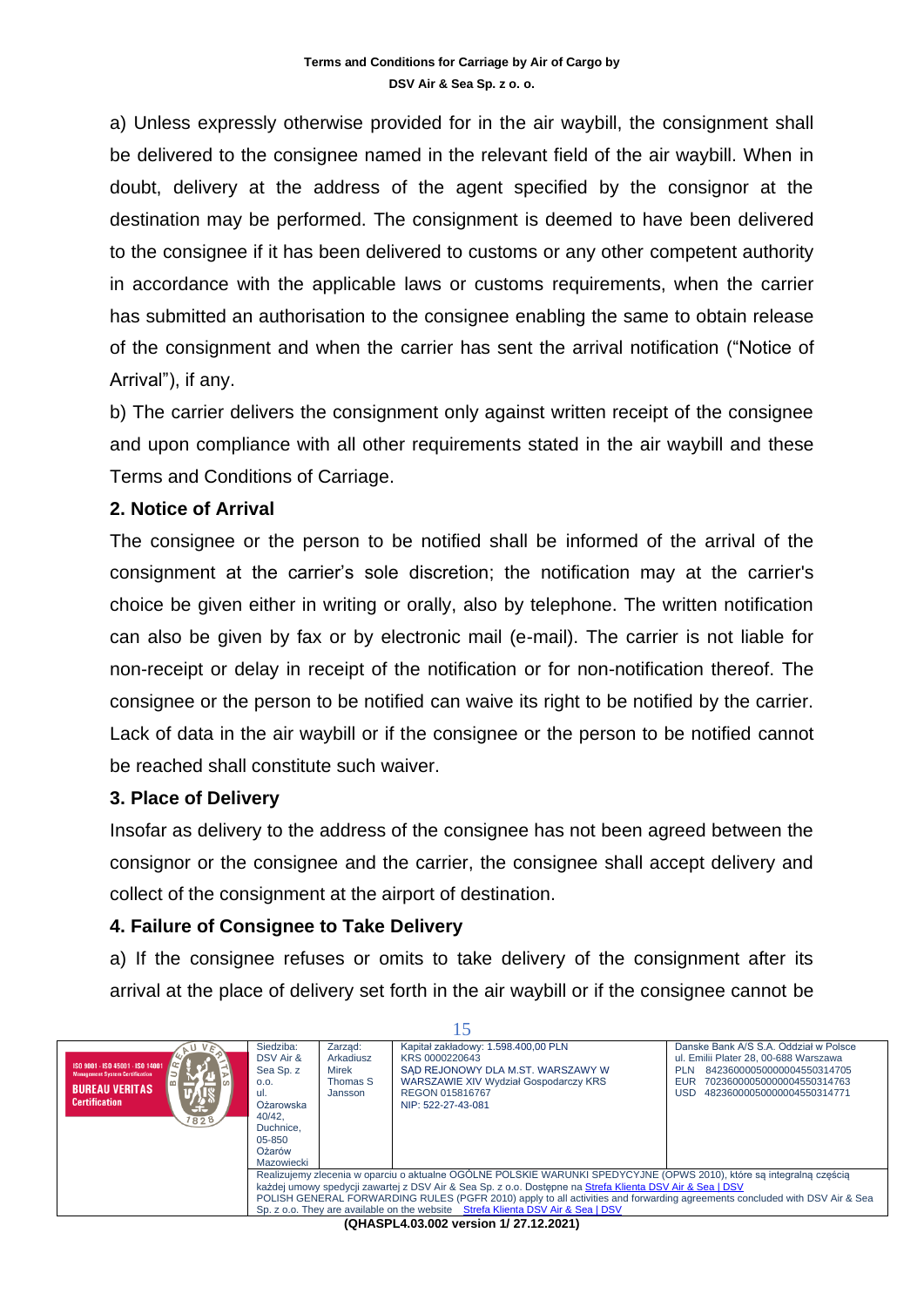reached, the carrier shall try to follow the consignor's instructions on the air waybill, if any. If no such instructions are given or if the consignor has not issued new instructions or if they cannot reasonably be followed, the carrier may after notification of the consignor about the non-acceptance by the consignee take the following measures. The carrier may return the consignment to the airport of departure, either by its own means or by any other way, and there wait for the consignor's instructions, or sell the consignment by public or private sale as a whole or in several parts after at least 30 days of storage.

b) Consignor and consignee are jointly and severally liable for all costs and expenses resulting from or in connection with the non-acceptance of the consignment, including the freight charges arising from the return of the consignment. If the consignment is returned to the airport of departure, and if the consignor or owner refuses or fails to make such payment within 14 days after the return, the carrier may by public or private sale dispose of the consignment or parts thereof after having notified the consignor of its intention at the address stated in the air waybill with a notice period of ten days.

c) In the event of a sale of the cargo in accordance with the foregoing provisions either at the place of destination or at the place to which the consignment was returned, the carrier shall be entitled to reimburse to itself and third parties all costs of freight, charges, advance payments and expenses plus costs of sale accrued to itself and other rightful claimants; a possible surplus amount shall be made available to the consignor. The sale of a consignment, however, does not release the consignor and the owner from the obligation to pay shortfall amounts, if any.

**Article 9 Liability 1. General**

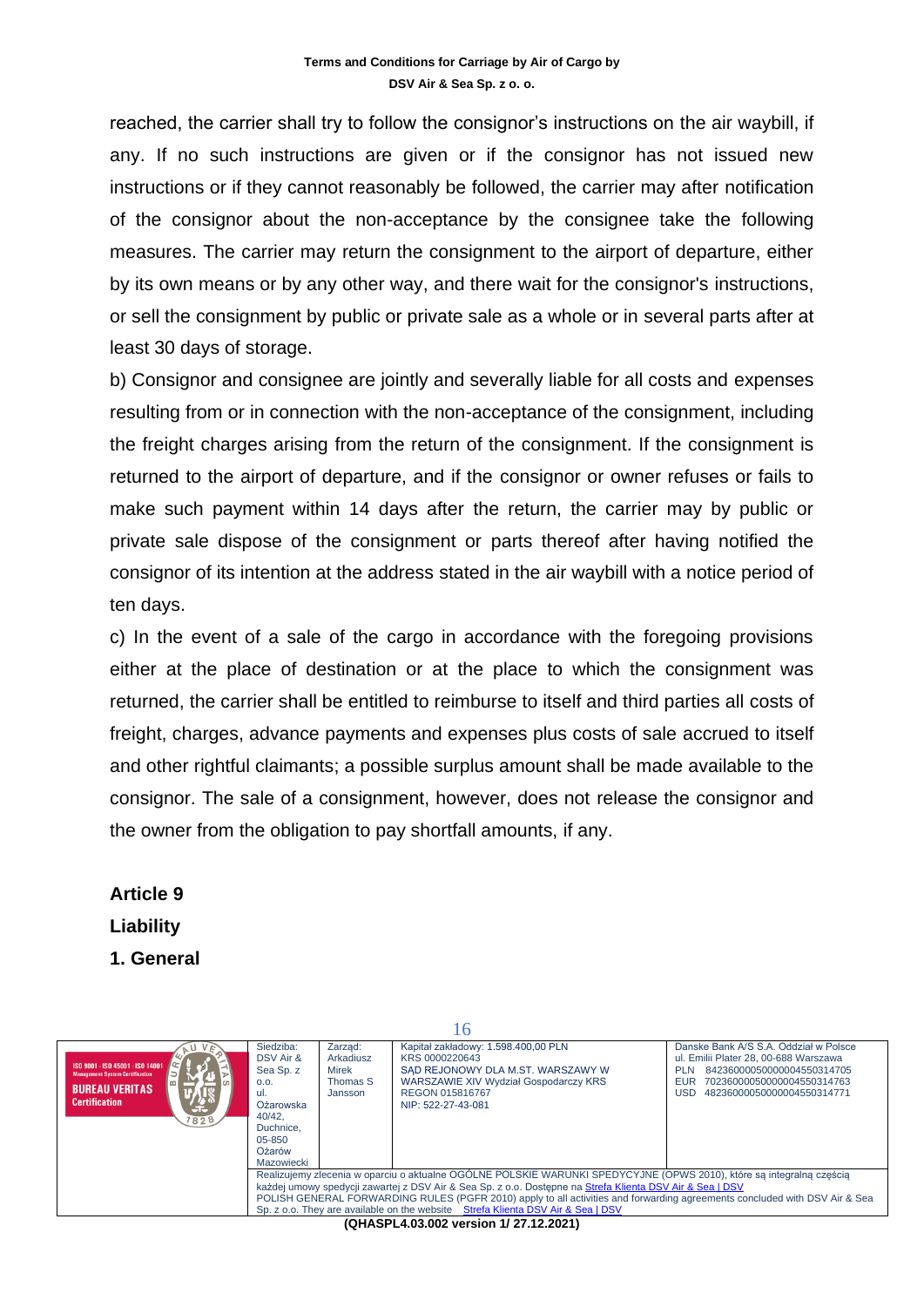With regard to the liability of the carrier, the carriage shall be subject to the regulations and limitations established by the convention applicable to the respective carriage, or by the national or international laws applicable to the respective carriage.

The foregoing applies irrespective of whether the carriage is interrupted or the cargo is reloaded. The liability of carrier shall in no case exceed the amount of the proven damages. Unless otherwise provided for by the applicable convention or law to the benefit of the consignor or consignee, the following shall apply:

#### **2. Exclusion of Liability**

a) The carrier does not assume any liability for loading or delivery periods, nor for any specific order of handling of cargo of the same carriages.

b) The carrier is not liable for damage caused directly or indirectly by any compliance with laws, governmental regulations, requirements or orders or by any other event beyond the carrier's control. The carrier is not liable when refusing carriage of a consignment after having decided with due discretion and in good faith that the laws and regulations which it deems applicable do not permit the carriage of the consignment.

c) The carrier is not liable for damage or destruction to or delay of a consignment.

d) Consignments exposed to deterioration or decay due to change of climate, temperature, height or for any other usual circumstance or due to the duration of the agreed carriage time are taken on by the carrier to the exclusion of any liability for loss or damage caused by deterioration or decay.

e) Unless otherwise provided for in these Terms and Conditions, the carrier is not liable for indirect or consequential damages. These include in particular loss of turnover, profit or earnings, interest, lost business transactions, currency risks, production shortfall or penalties resulting from any carriages subject to these Terms and Conditions, irrespective of whether the carrier knew that any such damage might occur. This shall not apply to damage caused by gross negligence or willful act on the

| ISO 9001 - ISO 45001 - ISO 14001<br><b>Management System Certification</b><br><b>BUREAU VERITAS</b><br><b>Certification</b><br>-t-<br>828                                                                                                                                                                                                                                                                                                         | Siedziba:<br>DSV Air &<br>Sea Sp. z<br>O.O.<br>-ul.<br>Ożarowska<br>40/42.<br>Duchnice.<br>$05 - 850$<br>Ożarów<br>Mazowiecki | Zarzad:<br>Arkadiusz<br>Mirek<br>Thomas S<br>Jansson | Kapitał zakładowy: 1.598.400,00 PLN<br>KRS 0000220643<br>SAD REJONOWY DLA M.ST. WARSZAWY W<br>WARSZAWIE XIV Wydział Gospodarczy KRS<br>REGON 015816767<br>NIP: 522-27-43-081 | Danske Bank A/S S.A. Oddział w Polsce<br>ul. Emilii Plater 28, 00-688 Warszawa<br>84236000050000004550314705<br><b>PLN</b><br><b>EUR</b><br>70236000050000004550314763<br><b>USD</b><br>48236000050000004550314771 |  |  |
|---------------------------------------------------------------------------------------------------------------------------------------------------------------------------------------------------------------------------------------------------------------------------------------------------------------------------------------------------------------------------------------------------------------------------------------------------|-------------------------------------------------------------------------------------------------------------------------------|------------------------------------------------------|------------------------------------------------------------------------------------------------------------------------------------------------------------------------------|--------------------------------------------------------------------------------------------------------------------------------------------------------------------------------------------------------------------|--|--|
| Realizujemy zlecenia w oparciu o aktualne OGÓLNE POLSKIE WARUNKI SPEDYCYJNE (OPWS 2010), które są integralną częścią<br>każdej umowy spedycji zawartej z DSV Air & Sea Sp. z o.o. Dostepne na Strefa Klienta DSV Air & Sea   DSV<br>POLISH GENERAL FORWARDING RULES (PGFR 2010) apply to all activities and forwarding agreements concluded with DSV Air & Sea<br>Sp. z o.o. They are available on the website Strefa Klienta DSV Air & Sea   DSV |                                                                                                                               |                                                      |                                                                                                                                                                              |                                                                                                                                                                                                                    |  |  |
| $(0.011888)$ And $(0.02188)$ is a set of $(0.0718)$                                                                                                                                                                                                                                                                                                                                                                                               |                                                                                                                               |                                                      |                                                                                                                                                                              |                                                                                                                                                                                                                    |  |  |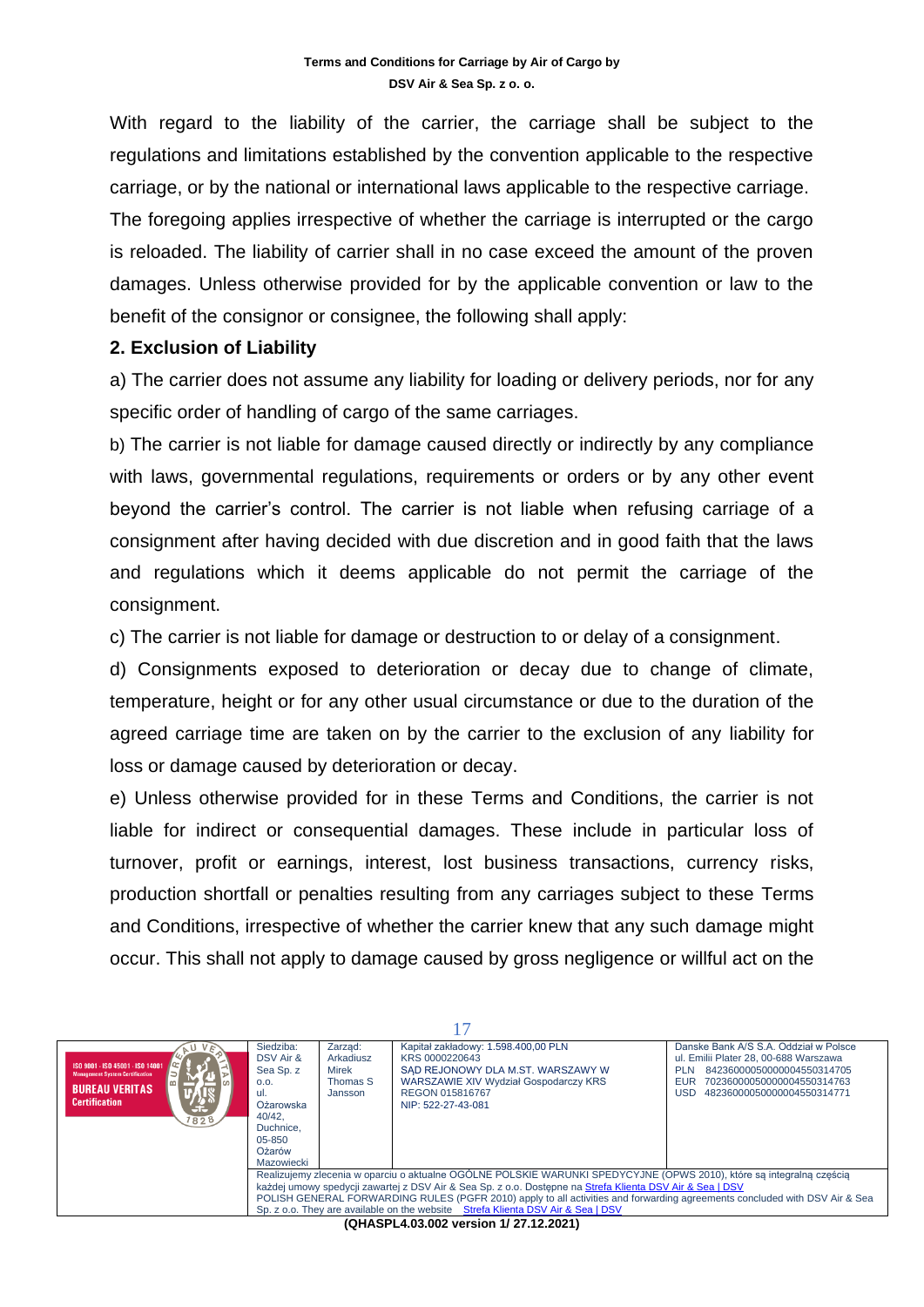part of the carrier or its employees. The provisions of the applicable international conventions remain unaffected.

f) If the liability of the carrier is excluded or limited according to these Terms and Conditions, such exclusion or limitation shall likewise apply to any agents, employees, representatives or vicarious agents of the carrier, as well as for any carrier whose aircraft is used for the carriage and for the agents, employees, representatives or vicarious agents of the latter.

#### **3. Liability for Damage to Cargo**

The carrier shall compensate the authorized party for damage caused by destruction, delay, loss or damage of cargo, but only if the event causing the damage occurred during the carriage by air. The carrier is not liable if it proves that the destruction, loss or damage of the cargo was caused by one or several of the following circumstances, i.e. the special nature of the cargo or any inherent defect of that cargo, defective packaging of the cargo performed by any person other than the carrier or its servants or agents, an act of war (including terrorist acts) or an armed conflict, an act of public authority carried out in connection with the entry, exit or transit of the cargo, force majeure, in particular acts of God.

#### **4. Part Shipments**

If the consignee (or any other person entitled to take delivery) is not delivered the entire consignment but only part thereof or if any part of a consignment is damaged, destroyed or lost, the liability of the carrier for the undelivered, damaged, destroyed or lost part shall be reduced proportionately on the basis of the weight, without any consideration of the value of the partial consignment or its contents.

#### **5. Liability for Damage by Delay**

The carrier is liable for damage by delay, unless proving that it and its servants or agents took all reasonable measures to prevent the damage or that it or they were not able to take such measures. Delay occurs if the cargo has not been made available in time at the place of destination. Whether carriage was delayed depends

| - 10                                                                                                                                        |                                                                                                                                                                                                                                                                                                                                                                                                                                                   |                                                      |                                                                                                                                                                                     |                                                                                                                                                                                                                    |  |  |
|---------------------------------------------------------------------------------------------------------------------------------------------|---------------------------------------------------------------------------------------------------------------------------------------------------------------------------------------------------------------------------------------------------------------------------------------------------------------------------------------------------------------------------------------------------------------------------------------------------|------------------------------------------------------|-------------------------------------------------------------------------------------------------------------------------------------------------------------------------------------|--------------------------------------------------------------------------------------------------------------------------------------------------------------------------------------------------------------------|--|--|
| ISO 9001 - ISO 45001 - ISO 14001<br><b>Management System Certification</b><br><b>BUREAU VERITAS</b><br><b>Certification</b><br>'ste<br>1828 | Siedziba:<br>DSV Air &<br>Sea Sp. z<br>0.0.<br>-ul.<br>Ożarowska<br>40/42.<br>Duchnice.<br>05-850<br>Ożarów<br>Mazowiecki                                                                                                                                                                                                                                                                                                                         | Zarzad:<br>Arkadiusz<br>Mirek<br>Thomas S<br>Jansson | Kapitał zakładowy: 1.598.400,00 PLN<br>KRS 0000220643<br>SAD REJONOWY DLA M.ST. WARSZAWY W<br><b>WARSZAWIE XIV Wydział Gospodarczy KRS</b><br>REGON 015816767<br>NIP: 522-27-43-081 | Danske Bank A/S S.A. Oddział w Polsce<br>ul. Emilii Plater 28, 00-688 Warszawa<br>84236000050000004550314705<br><b>PLN</b><br>70236000050000004550314763<br><b>EUR</b><br>48236000050000004550314771<br><b>USD</b> |  |  |
|                                                                                                                                             | Realizujemy zlecenia w oparciu o aktualne OGÓLNE POLSKIE WARUNKI SPEDYCYJNE (OPWS 2010), które są integralną częścią<br>każdej umowy spedycji zawartej z DSV Air & Sea Sp. z o.o. Dostepne na Strefa Klienta DSV Air & Sea   DSV<br>POLISH GENERAL FORWARDING RULES (PGFR 2010) apply to all activities and forwarding agreements concluded with DSV Air & Sea<br>Sp. z o.o. They are available on the website Strefa Klienta DSV Air & Sea I DSV |                                                      |                                                                                                                                                                                     |                                                                                                                                                                                                                    |  |  |
|                                                                                                                                             |                                                                                                                                                                                                                                                                                                                                                                                                                                                   |                                                      |                                                                                                                                                                                     |                                                                                                                                                                                                                    |  |  |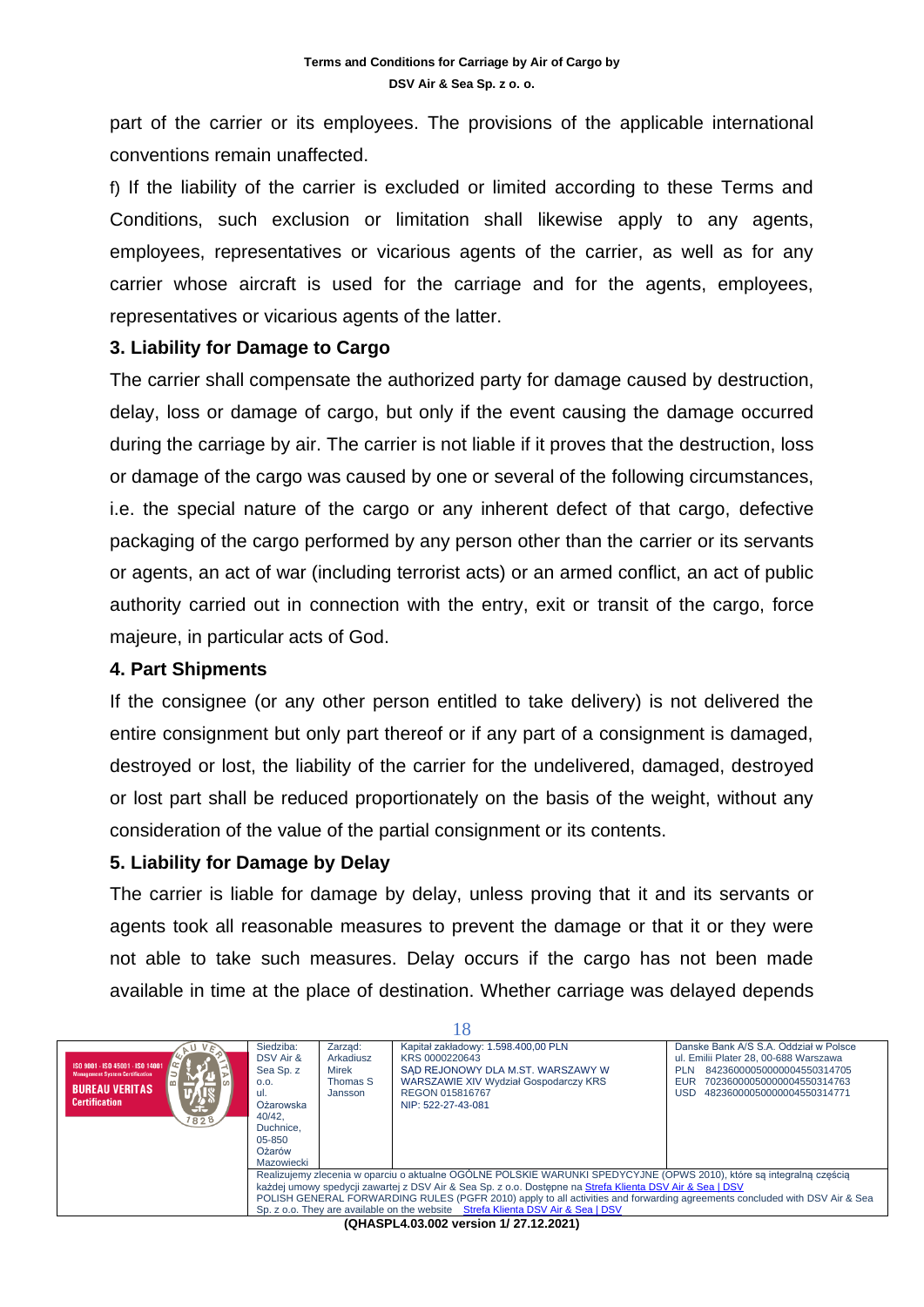on the circumstances of each individual case and whether the consigner paid for a special service of the kind.

# **6. Contributory Negligence**

If the damage was caused by any act or omission of the consignor, consignee or the person claiming damage, of if such act or omission contributed to the occurrence of damage (contributory negligence), the carrier will be entirely or partly released from liability.

#### **Article 10**

#### **Limitation of Liability**

#### **1. General**

The scope of the carrier's liability depends on the regulations and limitations established by the convention applicable to the respective carriage, or by the national or international laws applicable to the respective carriage. Unless otherwise provided for by the applicable convention or law to the benefit of the rightful claimant, the following shall apply:

# **2. Limitation of Liability in Respect of Total Amounts**

Unless otherwise provided for to the advantage of claimant by the applicable Convention or by law, the following shall apply: the carrier is liable for destroyed, lost, damaged or delayed cargo only up to an amount of 22 Special Drawing Rights (SDR) per kilogramme.

# **3. Declaration of Value**

The limitations of liability in respect of total amounts do not apply if the consignor has made, at the time when the cargo was handed over, a special declaration of interest in delivery at destination and has paid the requested surcharge. In that case the carrier shall pay a compensation for destruction, loss, damage or delay up to the amount of the declared value, unless it proves that the sum is higher than the

| ISO 9001 - ISO 45001 - ISO 14001<br><b>Management System Certification</b><br><b>BUREAU VERITAS</b><br><b>Certification</b><br>'ste<br>1828 | Siedziba:<br>DSV Air &<br>Sea Sp. z<br>0.0.<br>ul.<br>Ożarowska<br>40/42.<br>Duchnice.<br>$05 - 850$<br>Ożarów<br>Mazowiecki                                                                                                                                                                                                                                                                                                                      | Zarzad:<br>Arkadiusz<br>Mirek<br>Thomas S<br>Jansson | Kapitał zakładowy: 1.598.400,00 PLN<br>KRS 0000220643<br>SAD REJONOWY DLA M.ST. WARSZAWY W<br><b>WARSZAWIE XIV Wydział Gospodarczy KRS</b><br>REGON 015816767<br>NIP: 522-27-43-081 | Danske Bank A/S S.A. Oddział w Polsce<br>ul. Emilii Plater 28, 00-688 Warszawa<br>84236000050000004550314705<br><b>PLN</b><br>EUR<br>70236000050000004550314763<br>48236000050000004550314771<br>USD |  |  |
|---------------------------------------------------------------------------------------------------------------------------------------------|---------------------------------------------------------------------------------------------------------------------------------------------------------------------------------------------------------------------------------------------------------------------------------------------------------------------------------------------------------------------------------------------------------------------------------------------------|------------------------------------------------------|-------------------------------------------------------------------------------------------------------------------------------------------------------------------------------------|------------------------------------------------------------------------------------------------------------------------------------------------------------------------------------------------------|--|--|
|                                                                                                                                             | Realizujemy zlecenia w oparciu o aktualne OGÓLNE POLSKIE WARUNKI SPEDYCYJNE (OPWS 2010), które są integralną częścią<br>każdej umowy spedycji zawartej z DSV Air & Sea Sp. z o.o. Dostepne na Strefa Klienta DSV Air & Sea   DSV<br>POLISH GENERAL FORWARDING RULES (PGFR 2010) apply to all activities and forwarding agreements concluded with DSV Air & Sea<br>Sp. z o.o. They are available on the website Strefa Klienta DSV Air & Sea I DSV |                                                      |                                                                                                                                                                                     |                                                                                                                                                                                                      |  |  |
|                                                                                                                                             |                                                                                                                                                                                                                                                                                                                                                                                                                                                   |                                                      | $(0.11A \cap D1 \cup 0.00 \cap 0.001)$                                                                                                                                              |                                                                                                                                                                                                      |  |  |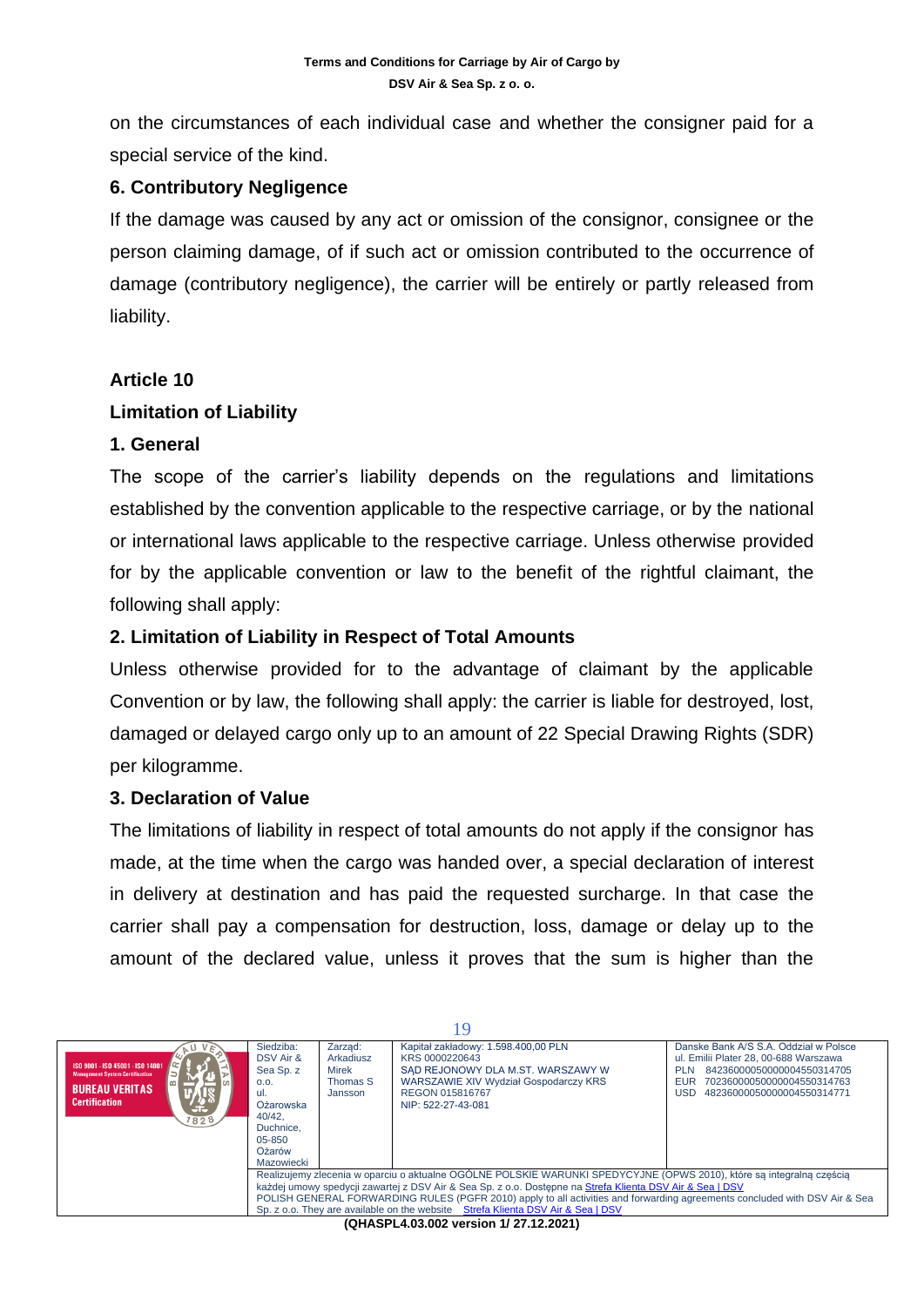consignor's actual interest in delivery at destination. All compensation claims are subject to proof of value.

#### **4. Pre-carriage or on-carriage**

Pre-carriage or on-carriage performed or to be performed in connection with an international carriage of cargo shall be subject to limitation of 8.33 Special Drawing Rights (SDR) per kilogramme.

# **Article 11**

# **Periods for Compensation Claims and Legal Actions**

1. The unconditional acceptance of the cargo by the person entitled to take delivery constitutes, until proof to the contrary, a proof that the cargo has been delivered in faultless condition and in compliance with the contract of carriage.

2. If a rightful claimant intends to assert claims for compensation due to damage, partial loss equaling damage or delay, the consignee must without undue delay inform the carrier by notification with sufficient description of the cargo concerned, the approximate time of damage and the details of the claim, in any event within 14 days (7 days within the scope of application of the Warsaw Convention of 1929) after acceptance of the cargo, and in the event of delay within 21 days (14 days within the scope of application of the Warsaw Convention of 1929) after the cargo was made available to the consignee. A notification of the handling company is not sufficient unless a respective authorization has been given. The notification must be given in writing.

3. If the consignee fails to comply with the notification period, any action against the carrier shall be excluded unless the latter fraudulently hindered the claimant to establish the facts to be notified or to issue the notification in due time.

4. All claims for damages against the carrier expire unless action for damages is brought within a time-bar period of two years, if the convention is applicable. If the convention does not apply to the carriage, the preclusive periods or statutes of

| 20                                                                                                                                  |                                                                                                                                                                                                                                  |                                                      |                                                                                                                                                                              |                                                                                                                                                                                                             |  |  |
|-------------------------------------------------------------------------------------------------------------------------------------|----------------------------------------------------------------------------------------------------------------------------------------------------------------------------------------------------------------------------------|------------------------------------------------------|------------------------------------------------------------------------------------------------------------------------------------------------------------------------------|-------------------------------------------------------------------------------------------------------------------------------------------------------------------------------------------------------------|--|--|
| ISO 9001 - ISO 45001 - ISO 14001<br><b>Management System Certification</b><br><b>BUREAU VERITAS</b><br><b>Certification</b><br>1828 | Siedziba:<br>DSV Air &<br>Sea Sp. z<br>0.0.<br>ul.<br>Ożarowska<br>40/42.<br>Duchnice.<br>05-850<br>Ożarów<br>Mazowiecki                                                                                                         | Zarzad:<br>Arkadiusz<br>Mirek<br>Thomas S<br>Jansson | Kapitał zakładowy: 1.598.400,00 PLN<br>KRS 0000220643<br>SAD REJONOWY DLA M.ST. WARSZAWY W<br>WARSZAWIE XIV Wydział Gospodarczy KRS<br>REGON 015816767<br>NIP: 522-27-43-081 | Danske Bank A/S S.A. Oddział w Polsce<br>ul. Emilii Plater 28, 00-688 Warszawa<br>84236000050000004550314705<br><b>PLN</b><br>70236000050000004550314763<br>EUR<br>48236000050000004550314771<br><b>USD</b> |  |  |
|                                                                                                                                     | Realizujemy zlecenia w oparciu o aktualne OGÓLNE POLSKIE WARUNKI SPEDYCYJNE (OPWS 2010), które sa integralna cześcia<br>każdej umowy spedycji zawartej z DSV Air & Sea Sp. z o.o. Dostepne na Strefa Klienta DSV Air & Sea   DSV |                                                      |                                                                                                                                                                              |                                                                                                                                                                                                             |  |  |
|                                                                                                                                     | POLISH GENERAL FORWARDING RULES (PGFR 2010) apply to all activities and forwarding agreements concluded with DSV Air & Sea                                                                                                       |                                                      |                                                                                                                                                                              |                                                                                                                                                                                                             |  |  |
|                                                                                                                                     |                                                                                                                                                                                                                                  |                                                      | Sp. z o.o. They are available on the website Strefa Klienta DSV Air & Sea I DSV                                                                                              |                                                                                                                                                                                                             |  |  |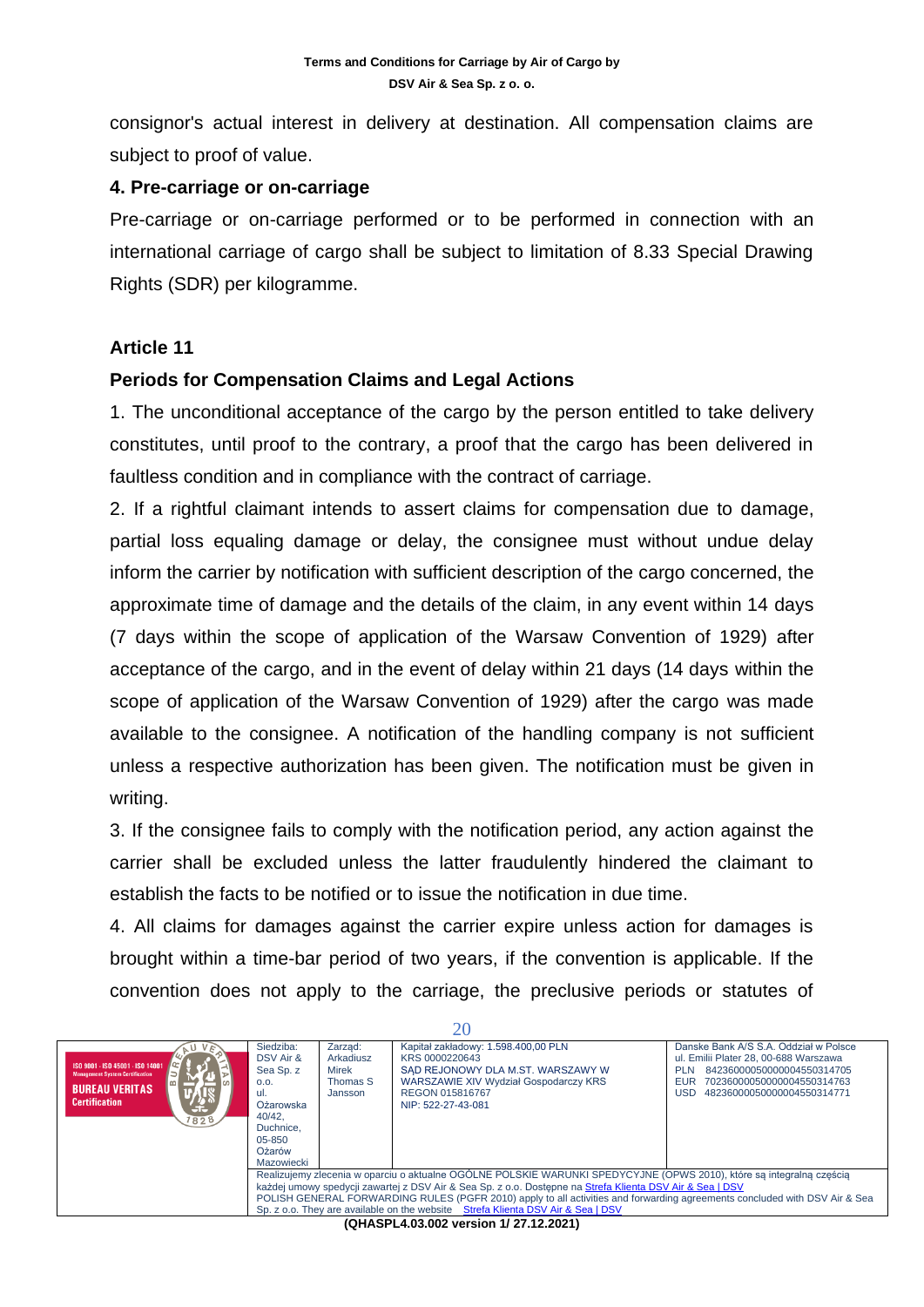limitations according to the respective national laws shall apply. The period commences on the day on which the aircraft arrived or should have arrived at the location of destination or on which the carriage was discontinued.

5. If the carrier grants compensation despite failure to comply with the notification period or period for filing action, this shall with regard to any additionally asserted claims not constitute any waiver on the part of the carrier to its right to invoke the failure to observe the time limits.

#### **Article 12**

#### **Set-Off / Assignment**

1. The set-off against claims of the carrier is only permissible if the respective claim is uncontested, acknowledged or has become non-appealable.

2. The consignor may assign any claims arising from contracts with the carrier only with the prior written consent of the latter.

# **Article 13**

# **Applicable Law / Place of Jurisdiction**

Disputes arising from or in connection with these Terms and Conditions of Carriage are subject to the Polish Law. In the event of applicability of the Convention, an action for damages may only be brought within the sovereignty of one of the State Parties, at the court of the location where the contracting carrier is situated.

# **Article 14**

# **Conflicting Law**

If any provision contained in the air waybill or in these Terms and Conditions of Carriage is invalid because it contradicts applicable law, the validity of the air waybill or of the remaining Terms and Conditions of Carriage shall not be affected thereby. The invalid provision shall be replaced by a lawful provision closest to the economic

| ISO 9001 - ISO 45001 - ISO 14001<br><b>Management System Certification</b><br><b>BUREAU VERITAS</b><br><b>Certification</b><br>GE.<br>1828 | Siedziba:<br>DSV Air &<br>Sea Sp. z<br>0.0.<br>ul.<br>Ożarowska<br>40/42.<br>Duchnice.<br>05-850<br>Ożarów<br>Mazowiecki                                                                                                                                                                                                                                                                                                                          | Zarzad:<br>Arkadiusz<br>Mirek<br>Thomas S<br>Jansson | Kapitał zakładowy: 1.598.400,00 PLN<br>KRS 0000220643<br>SAD REJONOWY DLA M.ST. WARSZAWY W<br><b>WARSZAWIE XIV Wydział Gospodarczy KRS</b><br>REGON 015816767<br>NIP: 522-27-43-081 | Danske Bank A/S S.A. Oddział w Polsce<br>ul. Emilii Plater 28, 00-688 Warszawa<br>84236000050000004550314705<br><b>PLN</b><br>70236000050000004550314763<br><b>EUR</b><br>USD<br>48236000050000004550314771 |  |  |
|--------------------------------------------------------------------------------------------------------------------------------------------|---------------------------------------------------------------------------------------------------------------------------------------------------------------------------------------------------------------------------------------------------------------------------------------------------------------------------------------------------------------------------------------------------------------------------------------------------|------------------------------------------------------|-------------------------------------------------------------------------------------------------------------------------------------------------------------------------------------|-------------------------------------------------------------------------------------------------------------------------------------------------------------------------------------------------------------|--|--|
|                                                                                                                                            | Realizujemy zlecenia w oparciu o aktualne OGÓLNE POLSKIE WARUNKI SPEDYCYJNE (OPWS 2010), które sa integralna cześcia<br>każdej umowy spedycji zawartej z DSV Air & Sea Sp. z o.o. Dostepne na Strefa Klienta DSV Air & Sea   DSV<br>POLISH GENERAL FORWARDING RULES (PGFR 2010) apply to all activities and forwarding agreements concluded with DSV Air & Sea<br>Sp. z o.o. They are available on the website Strefa Klienta DSV Air & Sea I DSV |                                                      |                                                                                                                                                                                     |                                                                                                                                                                                                             |  |  |
|                                                                                                                                            |                                                                                                                                                                                                                                                                                                                                                                                                                                                   |                                                      |                                                                                                                                                                                     |                                                                                                                                                                                                             |  |  |